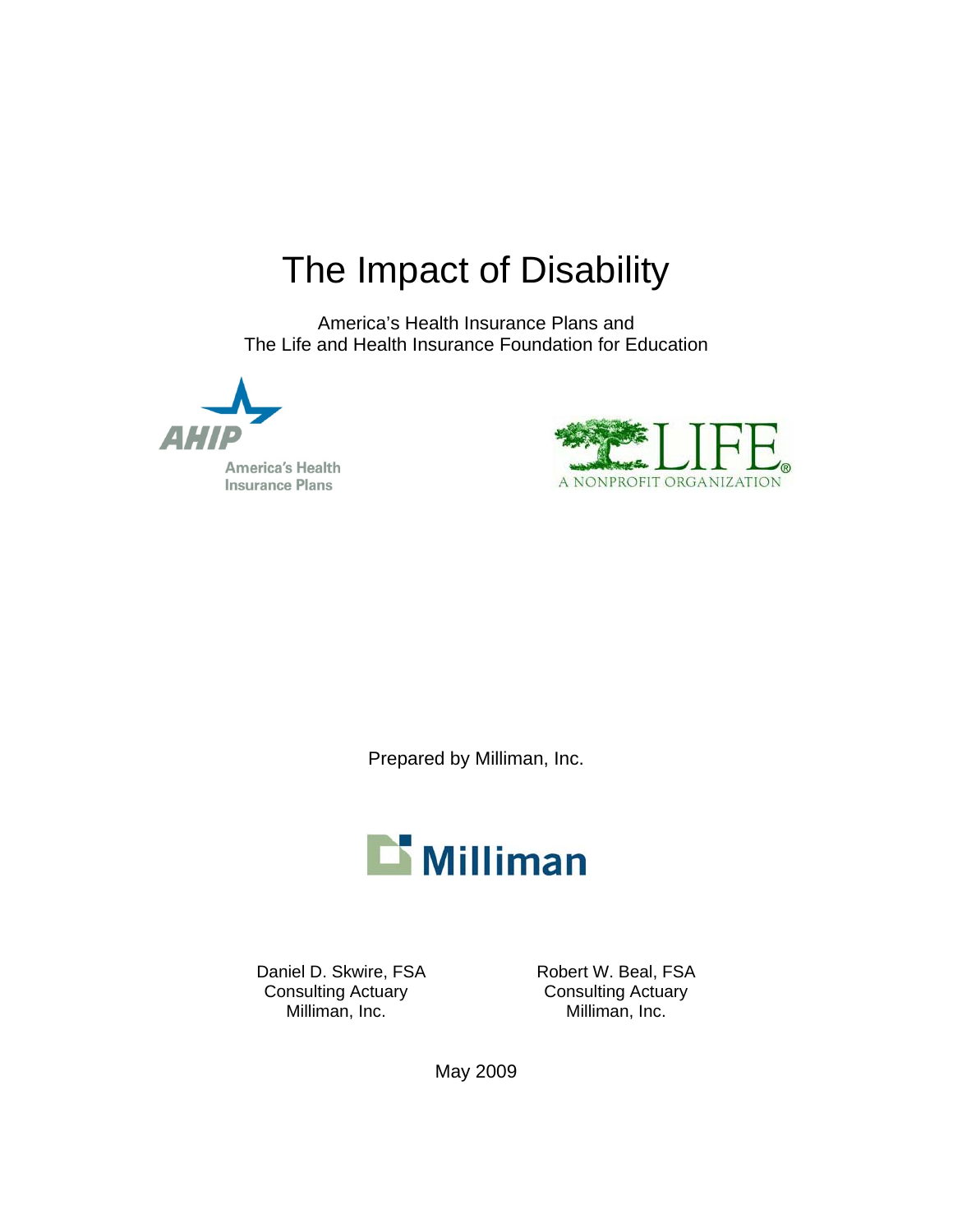# **Table of Contents**

# Appendices

|--|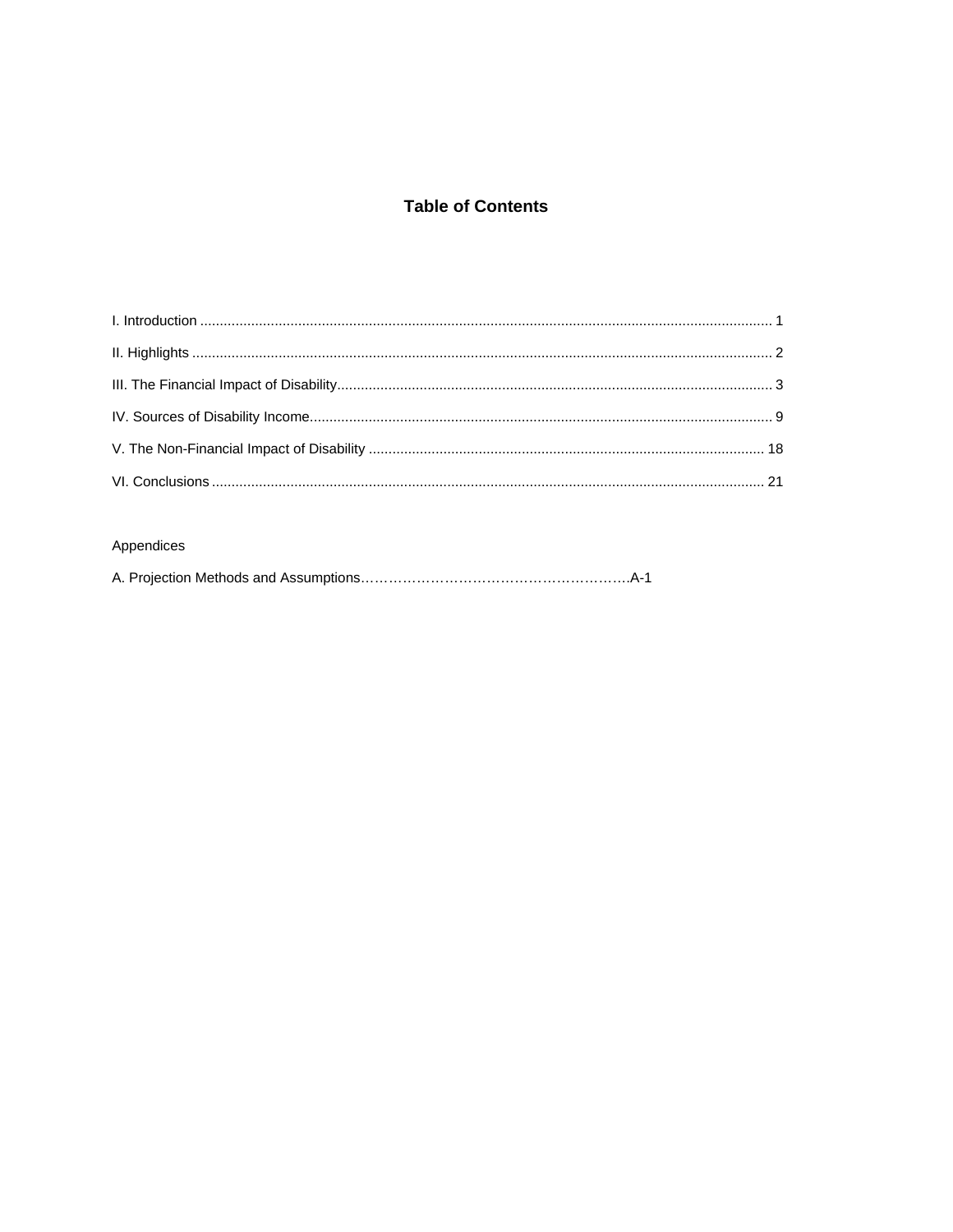# <span id="page-2-1"></span><span id="page-2-0"></span>**I. Introduction**

Research shows that many Americans underestimate their risk of experiencing a disability and overestimate the resources available to them in such an eventuality<sup>[1](#page-2-2)</sup>. These misconceptions lead to a poor understanding of the full impact a disability can have on an individual's life. The greatest financial contributor to the cost is the income that is lost when an individual is unable to work as the result of an illness or accident. However, the expenses that arise for healthcare and other items related to the disability add significantly to the cost. In addition, there are other costs related to overall well-being, which are more difficult to quantify. As the length of disability increases, expenses can accumulate rapidly, income is lost, and individuals are often forced to make choices about how to cover their expenses. In the absence of private insurance coverage or adequate disability income benefits provided by the government, these choices are harder. Individuals with disabilities may be forced to make significant lifestyle changes, rely on the generosity of family and friends, incur sizeable amounts of debt, or face bankruptcy.

The Life and Health Insurance Foundation for Education (LIFE) and America's Health Insurance Plans (AHIP) engaged Milliman, Inc. to prepare this report examining the impact of disability on individuals in the United States. The report focuses on four representative scenarios and examines the combined effects of lost income and increased expenses that result from disability. It then examines the choices faced by individuals who need to cover these costs and the potential sources of disability income that are available to help defray them.

Milliman's work is prepared solely for the use and benefit of LIFE and AHIP, to be made available in its entirety by LIFE and AHIP on their Web sites and to the media. The paper may not be published in any other form without written permission from Milliman. Milliman does not intend to benefit any third-party recipient of its work product. The findings presented in this report are based on the assumptions described in Appendix A and the circumstances of the examples presented. The financial impact of a disability for any particular individual may differ from those presented in this report.

<span id="page-2-2"></span> $\overline{a}$ 1 2009 Life and Health Insurance Foundation for Education online omnibus survey of 1,007 adult Americans.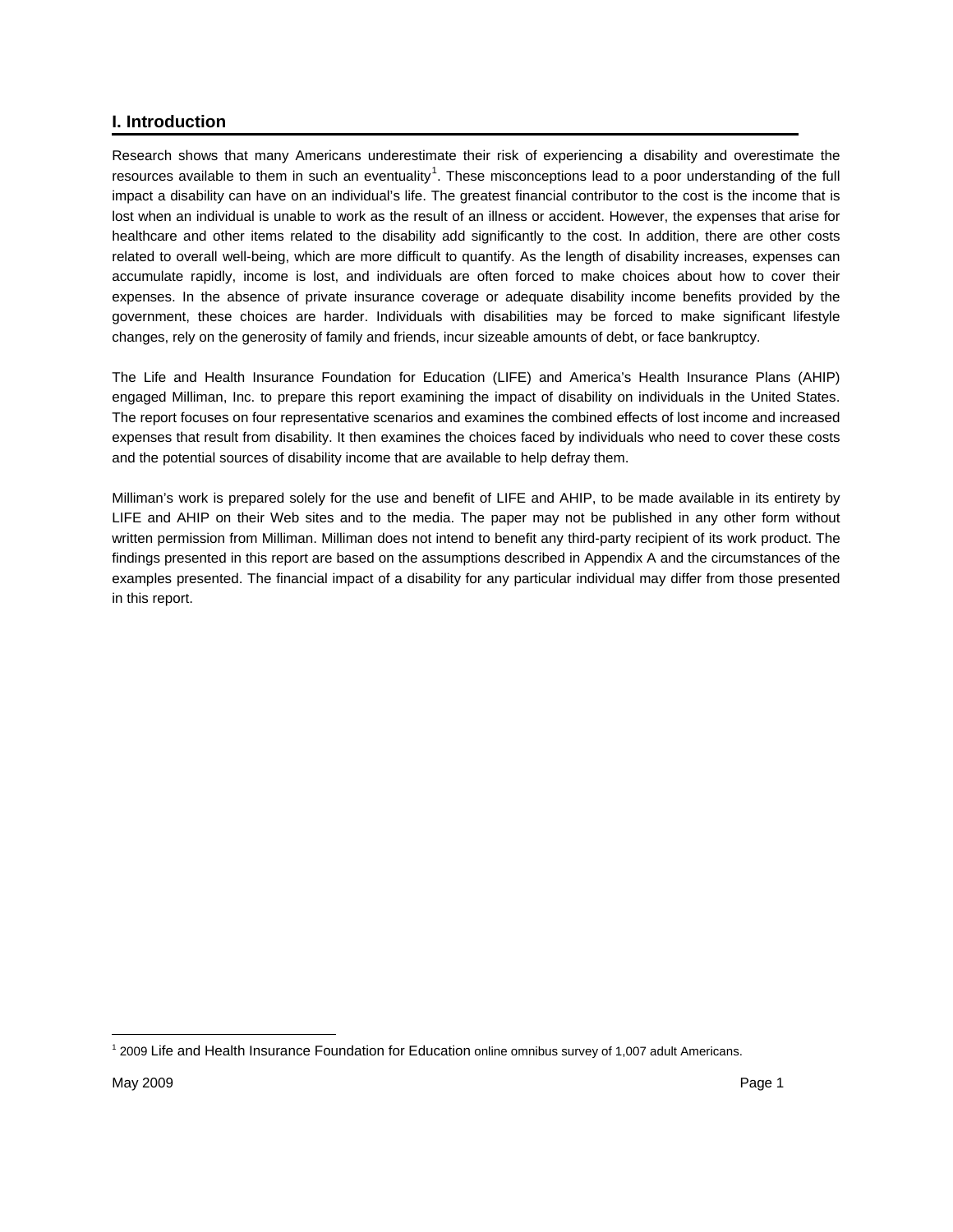# <span id="page-3-1"></span><span id="page-3-0"></span>**II. Highlights**

The following are key findings from this report:

- The financial impact of a disability can be measured as a combination of lost income and increased expenses.
	- For a disability that lasts to age 65, the financial cost can be many multiples of the household's annual predisability earned income, in the absence of disability benefits provided through government or private insurance programs.
	- The costs are also quite significant for short-term disabilities that last one or two years.
- There are many sources of disability income:
	- Most U.S. employers are required to provide workers' compensation insurance to their employees. It covers disabilities arising from work-related injury or illness. However, most disabilities leading to lost income do not involve work-related illness or injury.
	- The federal Social Security Disability Insurance (SSDI) program provides disability coverage to most U.S. workers. However, SSDI is designed to cover only longer-term disabilities and offers relatively modest disability income benefits. A majority of workers who file for SSDI benefits are not approved upon initial application.
	- Many employers provide group short-term and long-term disability benefits to their employees and pay the premiums. Such coverage is also often available through work on a voluntary basis, under which employees pay the premiums through payroll deduction.
	- Many insurance companies offer individual disability income insurance coverage. This coverage provides disability income protection to workers who do not have coverage through an employer—or it supplements employer-sponsored coverage. Individual disability insurance, in combination with the other insurance programs, may reduce the financial cost of disability by 80% to 95%.
- For individuals with disability insurance, there is still a financial impact to disability, and typically major steps must be taken to cover that cost. But this remaining cost may be low enough to be covered through reductions in discretionary spending, and the risk of more significant steps, such as selling one's home, foreclosure, or bankruptcy, can be reduced or avoided.
- The repercussions of a disability extend beyond the financial consequences (lost income and higher expenses). These non-financial costs can have a significant effect on an individual's life and ability to return to work in a fully productive capacity. The availability of benefits from government programs and private insurance during a period of disability helps not only in covering the financial cost of disability, but also in mitigating the severity of these non-financial costs.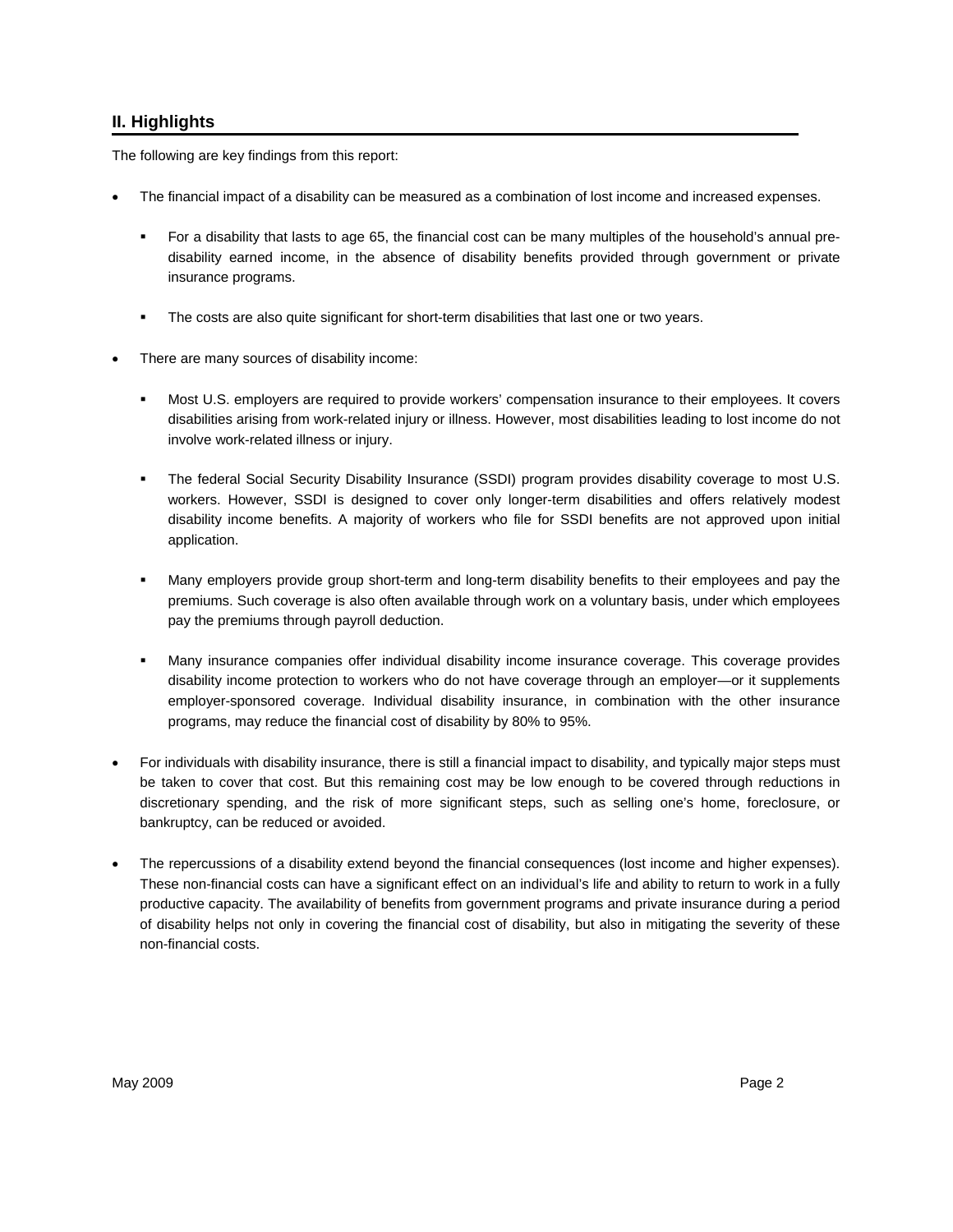# <span id="page-4-0"></span>**III. The Financial Impact of Disability**

Much of the recent research related to the risk of disability focuses on the probability of becoming disabled and on the average length of a claim once an individual has become disabled<sup>[2](#page-4-2)</sup>. It is important to realize, however, that the average length of claim is only one measure of the severity of a disability. It is equally important to consider the full impact a disability has on an individual, including both the financial and non-financial aspects. This section discusses the financial impact upon person with a disability. Section V discusses a number of non-financial consequences associated with a disability.

# **Financial Impact of Long-term Disability by Demographic Characteristics**

Our analysis incorporates a broad definition of the financial impact of disability:

The financial impact of disability equals the income lost when an individual with a disability is unable to work, *plus the additional expenses incurred by the individual with a disability for healthcare and other items related to the disability.* 

This impact varies significantly in different situations. Important factors in determining the financial effects of disability include an individual's pre-disability earnings, marital status, and length of disability.

In order to examine a range of disability costs, this report considers four representative examples of individuals who become disabled recently:

- 1. Single Middle Income: A single male, age 40, who earned \$50,000 per year prior to disability.
- 2. Married Middle Income: A married male, age 40, who earned \$50,000 per year prior to disability and whose spouse earns \$25,000 per year.
- 3. Single High Income: A single female, age 50, who earned \$200,000 per year prior to disability.
- 4. Married High Income: A married female, age 50, who earned \$200,000 per year prior to disability, and whose spouse earns \$100,000 per year.

These four scenarios were selected for the following reasons:

- The average age for disabilities among working people is between 40 and 50.
- The median annual household income in the United States during 2007 was approximately \$50,000. However, high-income individuals can also incur substantial financial costs from a disability, while receiving proportionately lower SSDI benefits, if they qualify at all.
- A person's marital status can affect household income, the level of taxes, and SSDI benefits.

<span id="page-4-2"></span><span id="page-4-1"></span> $\overline{a}$ 2 For more information on the frequency and average duration of disabilities see the 2007 paper by Milliman (Beal), *The Real Risk of Disability in the United States,* Life and Health Insurance Foundation for Education.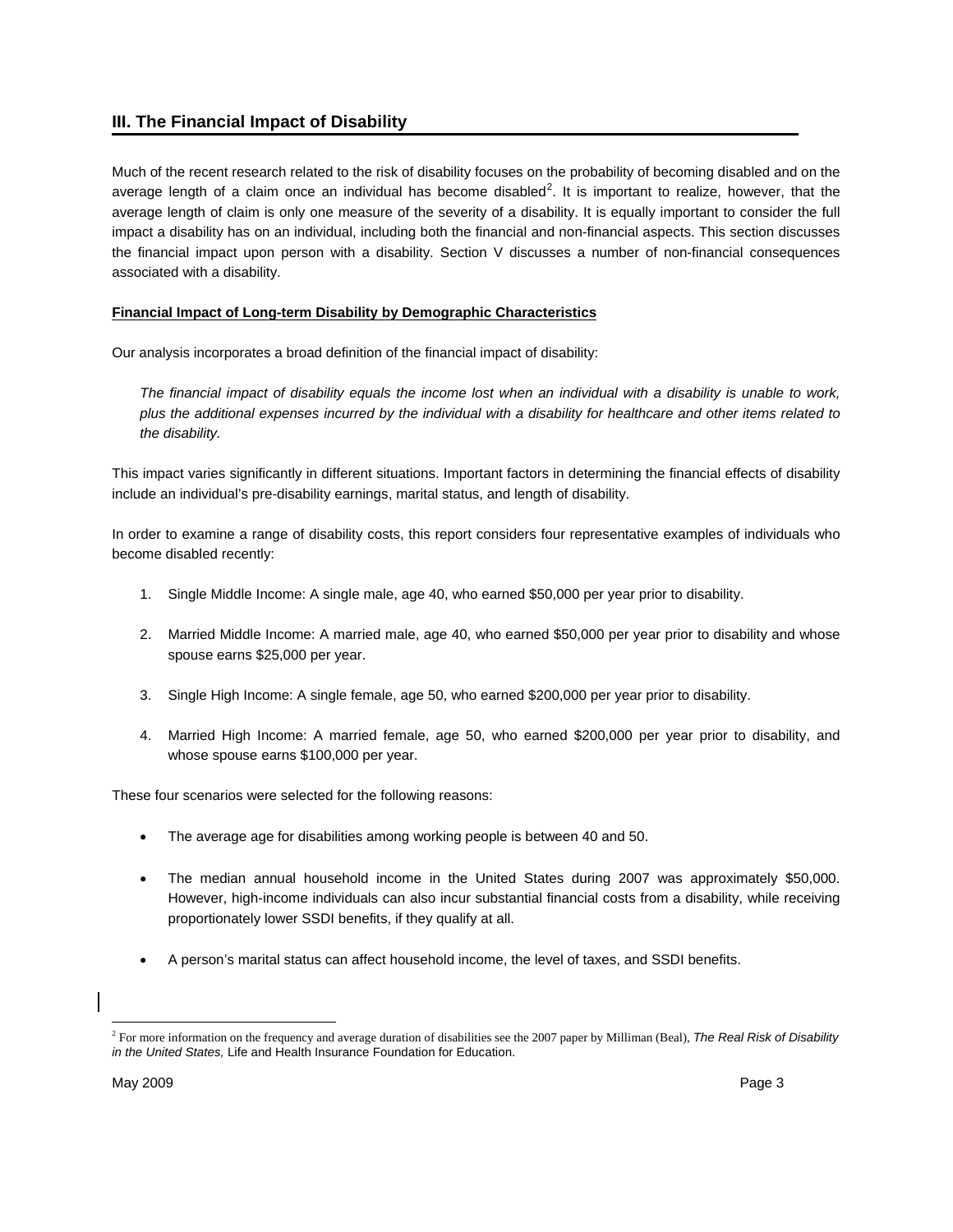- A majority (53%) of U.S. households in 2007 with earned income included more than one wage earner.
- Both sexes were selected to illustrate that the risk of disability is significant regardless of one's sex.

For each scenario, we projected the annual financial impact of disability and then computed the present value of that impact, expressing it both in dollars and as a percentage of the individual's annual household pre-disability income (which includes the spouse's income in scenarios where the individual is married). A summary of the methods and assumptions used to project the financial impact of disabilities is included in Appendix A. Throughout this section of the report, it is assumed that the individuals noted are not receiving any disability benefits while facing a disability. In the two married scenarios, we assume that the family is able to obtain medical insurance from the working spouse's employer if the individual who becomes disabled is unable to continue medical insurance.

The charts in Figures 1 and 2 show the annual costs of disability for the four scenarios. For the purpose of these charts, the disabilities are assumed to last until age 65, which is close to the planned retirement age for many people.





The table in Figure 3 shows the details associated with the financial impact of disability for Year 5 in Figures 1 and 2 (the approximate average length of a long-term disability).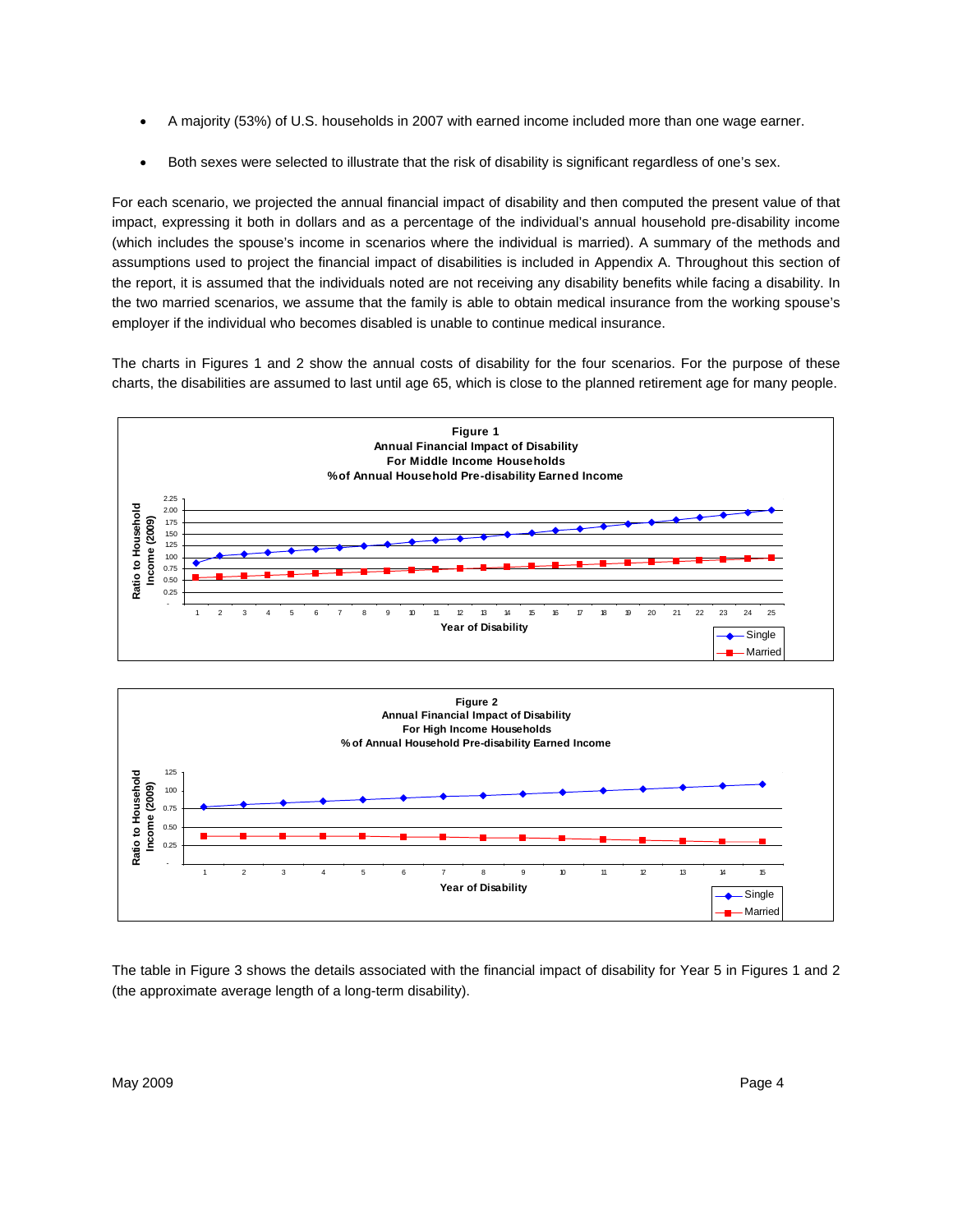| Figure 3<br>Components of the Projected Annual Financial Impact of Disability for Year 5<br>Illustrated in Figures 1 and 2 (\$) |               |               |             |             |  |  |
|---------------------------------------------------------------------------------------------------------------------------------|---------------|---------------|-------------|-------------|--|--|
|                                                                                                                                 | Single        | Married       | Single      | Married     |  |  |
|                                                                                                                                 | Middle Income | Middle Income | High Income | High Income |  |  |
| Reduction in Income                                                                                                             | 56.275        | 56,275        | 225,102     | 225,102     |  |  |
| + Increase in Expenses                                                                                                          | 9.350         | (1,001)       | 9.350       | (1,001)     |  |  |
| - Disability Benefits                                                                                                           | Ω             |               |             |             |  |  |
| $+$ Tax Impact<br>(8, 234)<br>(8,634)<br>(59, 779)<br>(112, 823)                                                                |               |               |             |             |  |  |
| $=$ Total Financial Impact of Disability<br>111.277<br>56.992<br>47.040<br>174,673                                              |               |               |             |             |  |  |
| Pre-disability Household Income<br>300.000<br>50.000<br>75.000<br>200.000                                                       |               |               |             |             |  |  |
| Total Financial Impact / Pre-disability                                                                                         |               |               |             |             |  |  |
| Income                                                                                                                          | 1.14          | 0.63          | 0.87        | 0.37        |  |  |

Figures 1, 2, and 3 reveal some important facts about the financial impact of disability:

- In these scenarios, the financial impact of disability is significantly higher for single individuals than for those who are married to a working spouse, because typically only a portion of total household income is lost when a married individual becomes disabled, and because medical insurance may be available through the spouse's employer if the individual who becomes disabled is unable to continue coverage.
- The financial impact of disability is much higher at lower incomes than at higher incomes as a percentage of pre-disability income. This is because the added healthcare costs incurred during disability are a greater portion of income at lower income levels, and because the tax savings from reduced income is proportionately greater for individuals earning higher income prior to disability.
- The financial impact of disability generally increases over time, because both incomes and expenses tend to increase with inflation.

When comparing the financial impact of disability in different scenarios, it is also helpful to examine the present value of the total future impact, so that it can be expressed as a single value and related back to the individual's predisability earnings. For the four scenarios described above, the table in Figure 4 provides the present value of the financial impact of disability, broken into its various components. It also expresses this impact as a ratio to the annual pre-disability household income. All present values use a 5% annual discount rate.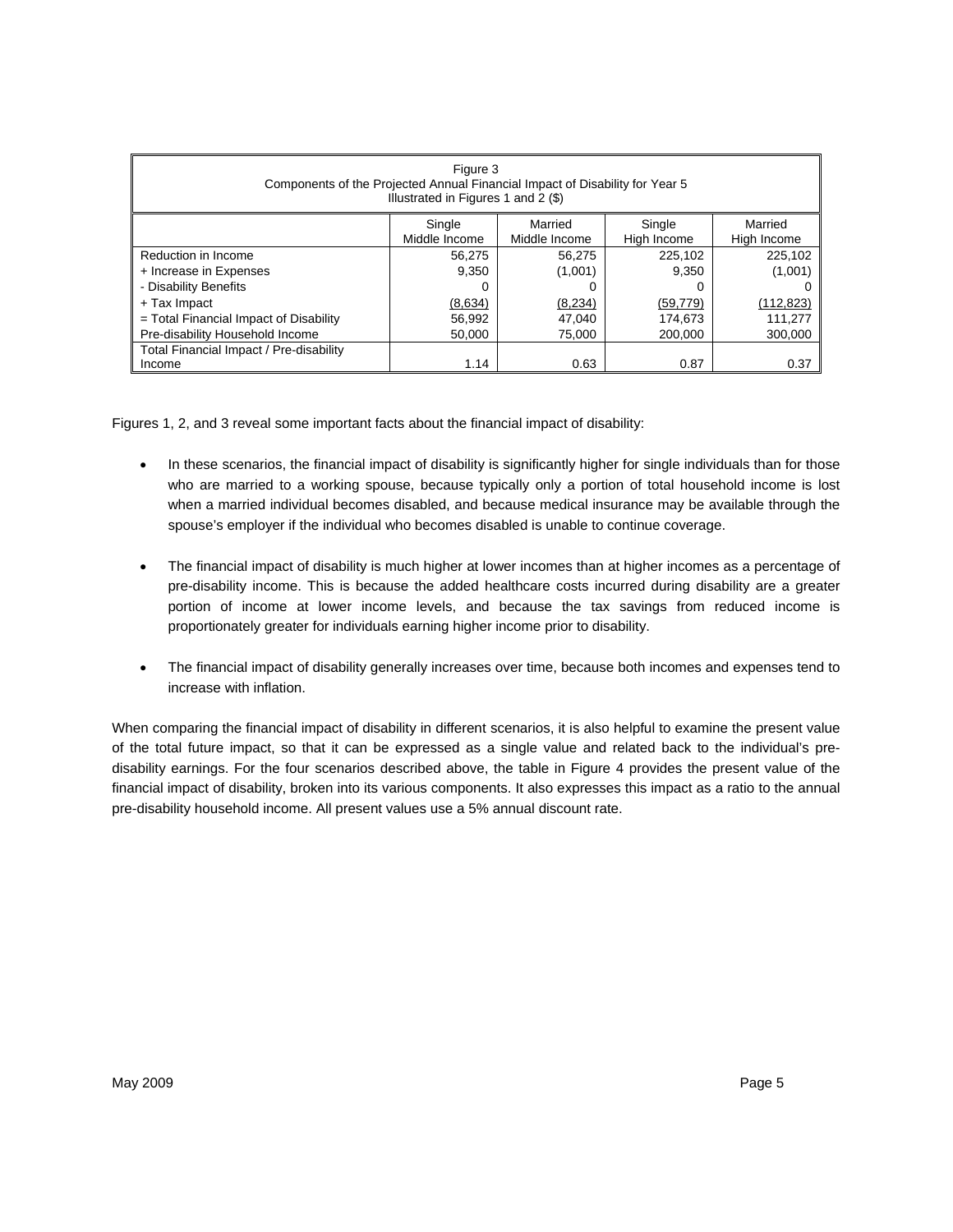| Figure 4<br>Present Value of Financial Impact of Disability to Age 65 (\$)                             |           |            |           |              |  |
|--------------------------------------------------------------------------------------------------------|-----------|------------|-----------|--------------|--|
| Single<br>Single<br>Married<br>Married<br>Middle Income<br>High Income<br>Middle Income<br>High Income |           |            |           |              |  |
| Reduction in Income                                                                                    | 977.819   | 977.819    | 2,567,794 | 2,567,794    |  |
| Increase in Expenses                                                                                   | 183,021   | (20, 247)  | 108.900   | (12,014)     |  |
| <b>Disability Benefits</b>                                                                             | 0         |            | Ω         | $\mathbf{0}$ |  |
| Tax Impact                                                                                             | (184,392) | (173, 683) | (730,122) | (1,427,553)  |  |
| <b>Total Financial Impact</b>                                                                          | 976.449   | 783,890    | 1,946,572 | 1,128,227    |  |
| Pre-disability Income                                                                                  | 50,000    | 75,000     | 200,000   | 300,000      |  |
| Total Cost / Income                                                                                    | 19.53     | 10.45      | 9.73      | 3.76         |  |

The results above show that the financial impact of a long-term disability can be extremely high. For a 40-year-old single male earning \$50,000 per year, the present value of lost income through age 65 and the total financial impact of disability is almost \$1 million—nearly 20 times annual pre-disability earnings.

The lower increase in expenses at higher income levels arises because the individuals in those scenarios are assumed to be 50 years old, and are thus disabled for a shorter period of time before reaching age 65.

#### **Financial Costs of Short-term Disability by Demographic Characteristics**

Of course, not all disabilities last until age 65. Many are shorter-term in nature and thus have lower financial costs. The tables in Figures 5 and 6 show the present-value financial impact of disability for the four scenarios in a range of different lengths of disability. Figure 5 shows absolute terms and Figure 6 shows the percentage of pre-disability income.

| Figure 5<br>Present Value of Financial Impact of Disability (\$) |                         |                          |                       |                        |  |
|------------------------------------------------------------------|-------------------------|--------------------------|-----------------------|------------------------|--|
| Length of<br>Disability (yrs.)                                   | Single<br>Middle Income | Married<br>Middle Income | Single<br>High Income | Married<br>High Income |  |
|                                                                  | 42,567                  | 41,395                   | 151,404               | 110,883                |  |
| 2                                                                | 90,539                  | 81,803                   | 302,478               | 216,176                |  |
| 5                                                                | 230,372                 | 197,703                  | 734,270               | 499,947                |  |
| 10                                                               | 446,311                 | 374,180                  | 1,382,201             | 871,679                |  |

|                   | Figure 6                                                     |                                                 |             |             |  |  |  |
|-------------------|--------------------------------------------------------------|-------------------------------------------------|-------------|-------------|--|--|--|
|                   |                                                              | Present Value of Financial Impact of Disability |             |             |  |  |  |
|                   | (% Total Financial Impact / Pre-disability Household Income) |                                                 |             |             |  |  |  |
| Length of         | Single                                                       | Married                                         | Single      | Married     |  |  |  |
| Disability (yrs.) | Middle Income                                                | Middle Income                                   | High Income | High Income |  |  |  |
|                   | 0.85                                                         | 0.55                                            | 0.76        | 0.37        |  |  |  |
| 2                 | 1.81                                                         | 1.09                                            | 1.51        | 0.72        |  |  |  |
| 5                 | 4.61                                                         | 2.64                                            | 3.67        | 1.67        |  |  |  |
| 10                | 8.93                                                         | 4.99                                            | 6.91        | 2.91        |  |  |  |

Importantly, as noted by these tables, the costs are quite significant even for disabilities that last one or two years. The cost of a two-year disability, for example, can equal one to two times an individual's or family's annual household income, assuming disability benefits are not being received from any source.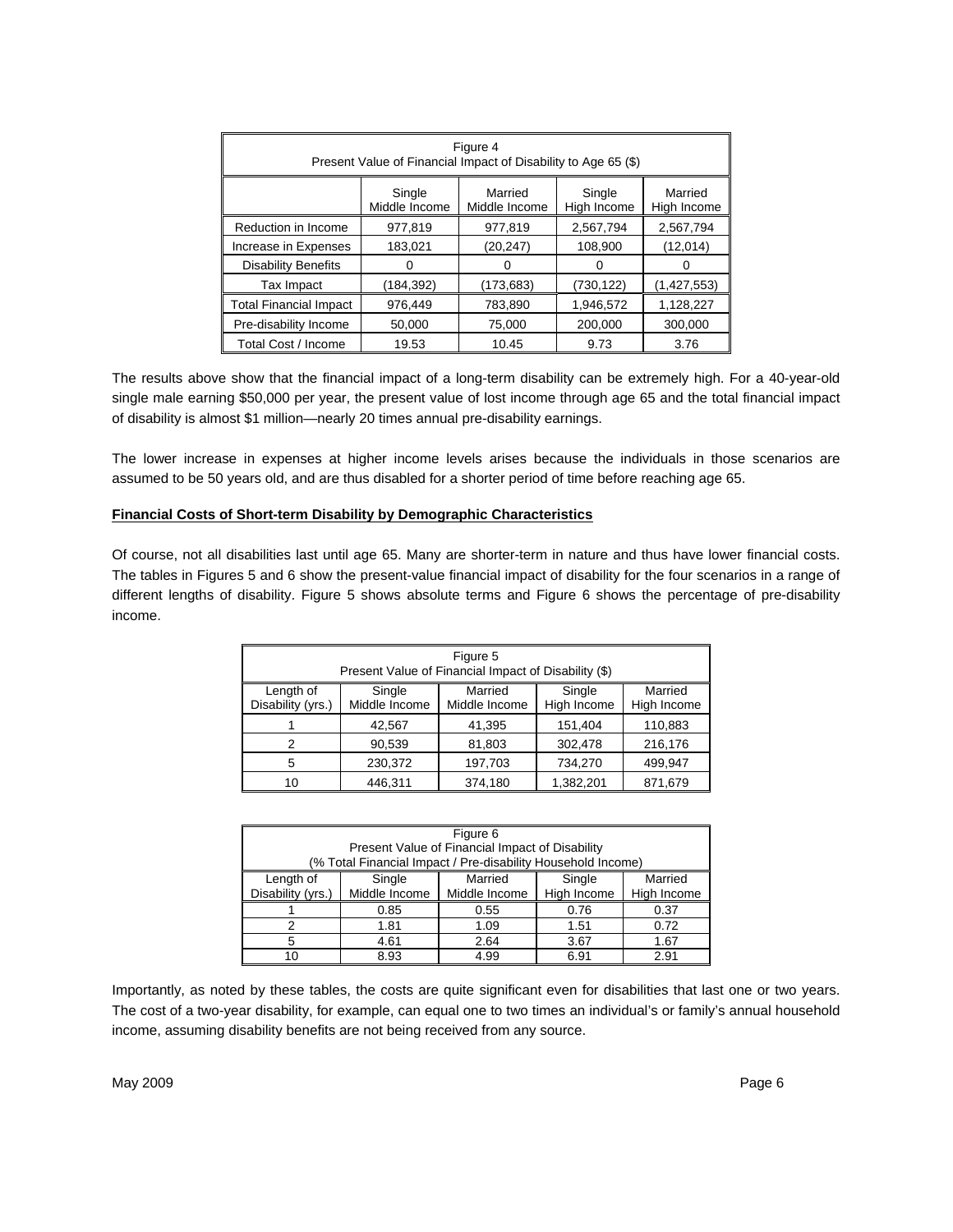#### **Types of Disability Expenditures**

To provide greater clarity on what can make up the additional costs incurred as a result of a disability, for the purpose of this study we have grouped expenditures into the following broad categories:

- Healthcare: Medical insurance premiums and out-of-pocket costs for health services, as well as non-insured expenses, such as medical supplies, rehabilitation programs, vocational retraining, etc.
- Pension: Employee contributions to retirement savings accounts.
- Home costs: Mortgage payments, rent, property taxes, utilities, maintenance, and furnishings.
- Discretionary expenses: Dining out, entertainment, alcohol and tobacco, gifts, charitable contributions, etc.
- Other expenses: Expenses not classified elsewhere and that cannot be easily reduced, such as food and clothing.

The assumed healthcare expenditures are based on the 2008 Milliman Medical Index.<sup>[3](#page-8-0)</sup> The assumed non-healthcare expenses are based on results from the Consumer Expenditure Survey (CES) of 2007.<sup>[4](#page-8-1)</sup>

Healthcare expenditures can jump significantly during a disability. Medical insurance may not be available to the individual who becomes disabled or may only be available at substantially higher premiums. If protection under the Family Medical Leave Act applies, an employer is responsible for continuing the medical insurance to the worker facing a disability for up to 12 weeks. Following this 12-week period, the same medical coverage may be purchased under COBRA for the next 18 months. After the COBRA insurance ceases, the individual may seek coverage through high-risk medical pools sponsored by some states or pay the healthcare expenses out of pocket. We anticipate the healthcare expenditures for a person disabled for five years could be 175% to 200% higher than the healthcare expenditures for a healthy worker over the same period. If a person's disability is severe enough to qualify for Social Security disability benefits, he or she becomes eligible for Medicare 24 months after qualifying for disability benefits. In this case, a large majority of medical expenditures is covered.

In our married scenarios, we have assumed that if the individual who becomes disabled is unable to continue medical coverage through his or her employer during the period of disability, then that person will be able to obtain medical insurance through the working spouse's policy. As a result, the illustrated healthcare costs are reduced in the married scenarios.

The table in Figure 7 compares the present value of the financial impact of disability to the present value of expenses that individuals who become disabled from our scenarios would be likely to incur during a period of disability lasting five years (the approximate average length of a long-term disability). In this table, as in the others in this section, it is assumed that the individuals noted have not changed their level of non-healthcare expenditures and are not receiving any disability benefits while disabled.

<sup>&</sup>lt;sup>3</sup> Milliman Research Report (May 2008). *2008 Milliman Medical Index*., Available at http://www.milliman.com.<br><sup>4</sup> Censumer Expenditure Suntex (2007). LLS. Censue Bureau, Available at http://www.ble.gov/gov/#tables.

<span id="page-8-1"></span><span id="page-8-0"></span>Consumer Expenditure Survey (2007). U.S. Census Bureau. Available at http://www.bls.gov/cex/#tables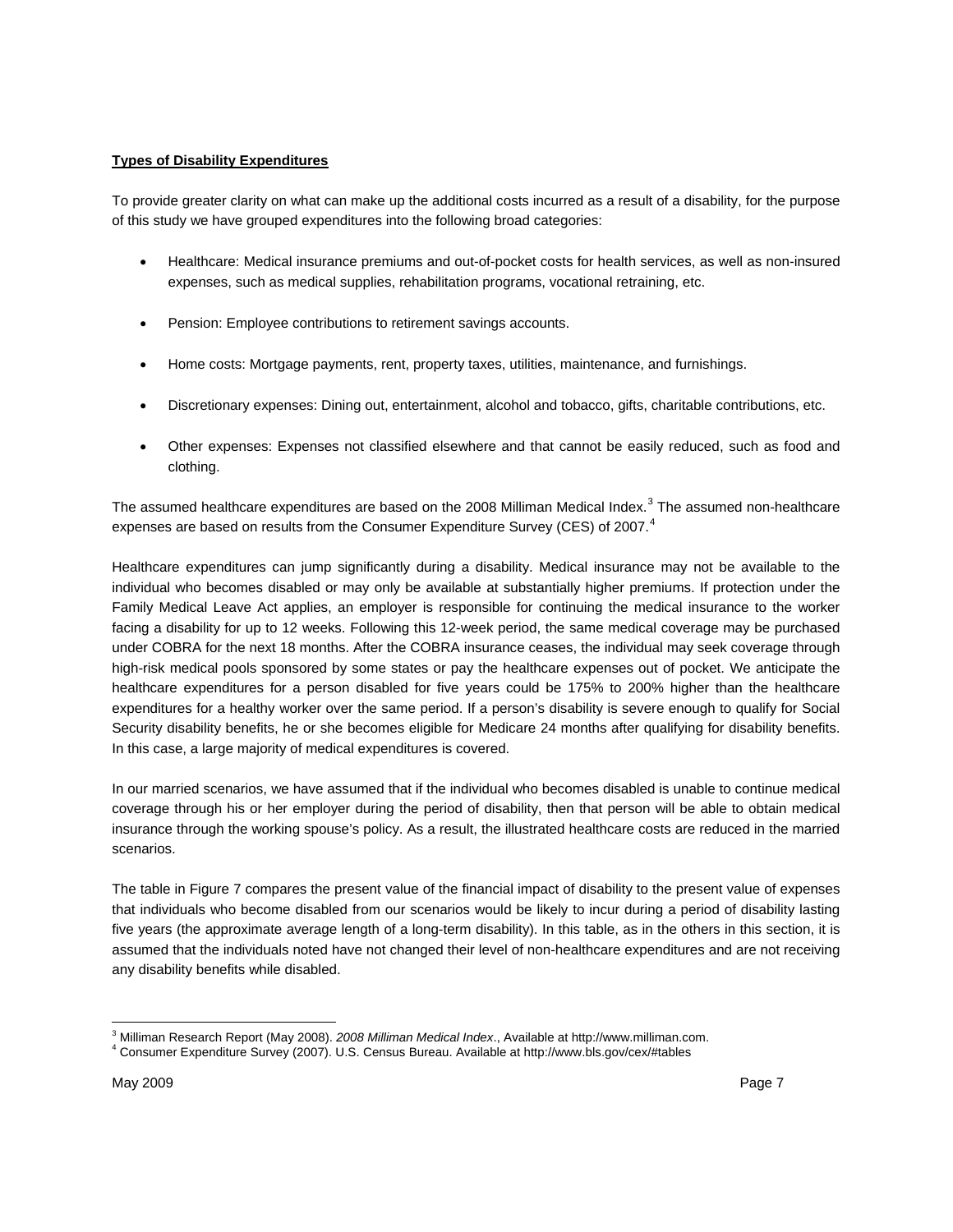| Figure 7<br>Present Value of Financial Impact of Disability and Typical Expenses (\$)<br>Disability Period of Five Years |         |         |                    |  |  |
|--------------------------------------------------------------------------------------------------------------------------|---------|---------|--------------------|--|--|
| Married<br>Married<br>Single<br>Single<br>Middle Income<br>High Income<br>Middle Income<br>High Income                   |         |         |                    |  |  |
| 46.272                                                                                                                   | 38,070  | 49.021  | 38,070             |  |  |
| 9.394                                                                                                                    | 14.091  | 37,577  | 56,365             |  |  |
| 68,266                                                                                                                   | 93.605  | 189,430 | 189,430            |  |  |
| 105,049                                                                                                                  | 142,483 | 273,091 | 273,091            |  |  |
| 35,693                                                                                                                   | 49,113  | 71,742  | 107,675            |  |  |
| 264,674                                                                                                                  | 337,363 | 620,861 | 664,631<br>499.947 |  |  |
|                                                                                                                          | 230.372 | 197.703 | 734.270            |  |  |

The values in Figure 7 illustrate the extremely difficult financial choices faced by an individual who has no form of disability income benefits available while disabled. For example, a single individual earning \$50,000 per year would face a financial cost of about \$230,000 (on a present-value basis) for a disability of five years, and would have discretionary expenses (again on a present-value basis) of about \$105,000 during the period of disability. This also assumes that the person has not had to incur additional expenses, such as those needed to cover modifications to a car or home, which are often necessary as a result of a disability. Even if that individual were to eliminate all discretionary expenses, the present value of the remaining financial cost of disability would be \$125,000. Without disability coverage to replace a significant portion of the lost income, the individual who becomes disabled would have to pull from existing savings or investments, rely on family or friends, incur sizeable debt, or consider other means to provide for his or her needs.

In fact, recent survey data<sup>[5](#page-9-0)</sup> shows that over a quarter (27%) of Americans admit that they would have difficulty supporting themselves financially "immediately" following a disability. Three out of four (74%) say they would face financial trouble within six months.

<span id="page-9-0"></span> 5 2009 Life and Health Insurance Foundation for Education online omnibus survey of 1,007 adult Americans.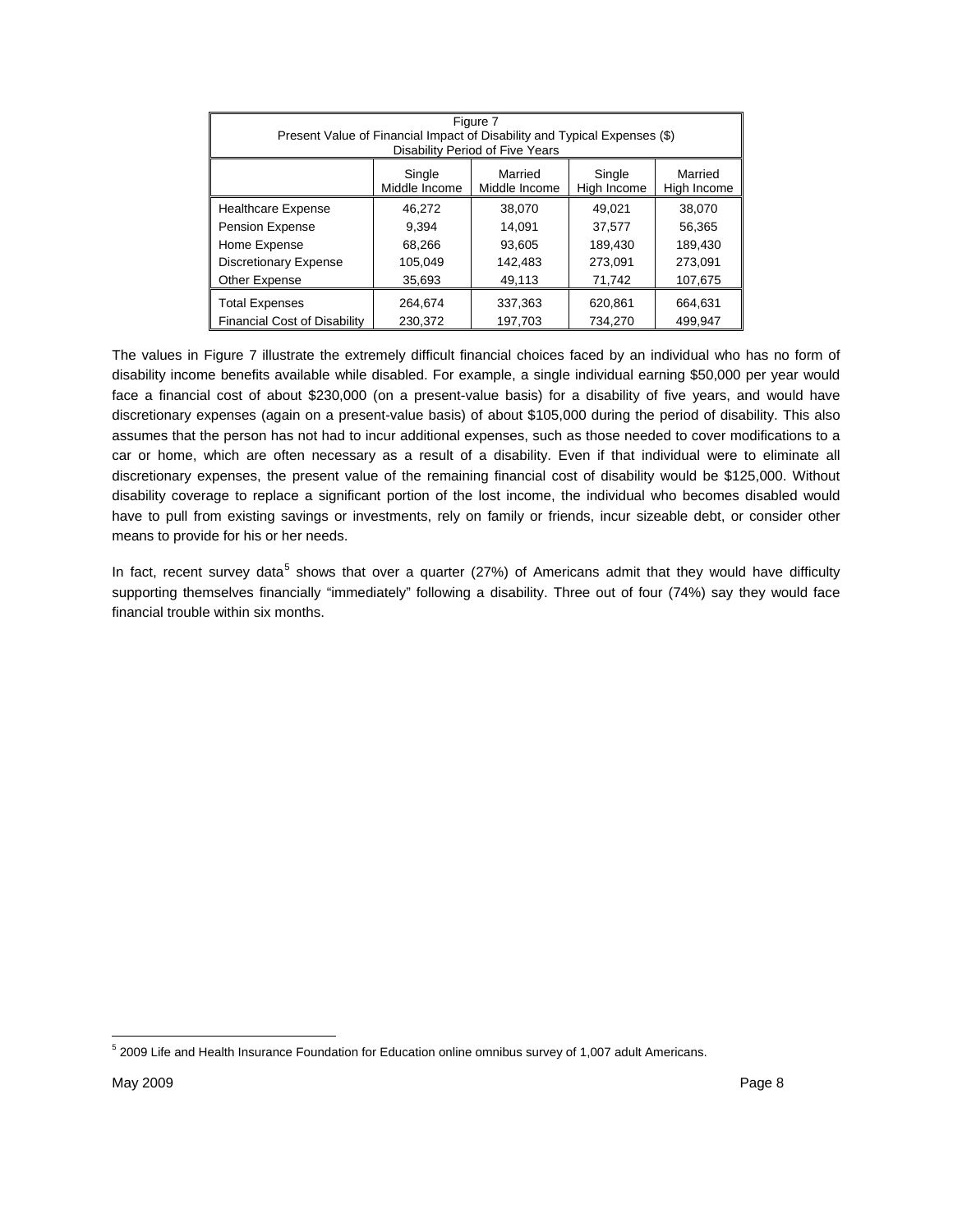# <span id="page-10-0"></span>**IV. Sources of Disability Income**

As highlighted in the preceding section of this report, the financial impact of disability is often several times greater than a worker's annual pre-disability income or annual household income. Few individuals are fortunate enough to be able to cover these costs through personal savings alone, even for a short period of time. Therefore, the question of how to cover the cost of disability is a very important one, and there are several ways in which it can be done. This section of the report examines the various sources of disability benefits—from government-sponsored programs to private disability insurance plans—and their effect on the financial cost of disability. In the absence of such disability benefits, the choices faced by individuals who become disabled are difficult.

# **Major Sources of Disability Benefits**

Working people in the United States may qualify for government programs that pay disability income benefits, such as Social Security or workers' compensation. However, the rules for qualifying for benefits under these programs can be restrictive, and the benefits provided through them often only cover a small portion of the income lost during a disability. Employer-sponsored and individual disability insurance provided through private insurers is available to fill much of the gap left by government programs.

The following describes the major sources of disability benefits provided through government-sponsored insurance programs:

# **Workers' Compensation**

<span id="page-10-1"></span>Benefits from workers' compensation can replace a portion of one's pre-disability earnings and help cover medical expenses, but they are limited to only those disabilities that occur while on the job. Workers' compensation coverage is provided through private insurers under state laws requiring that employers provide it to their employees. However, because most disabilities are not work-related, most long-term disabilities are not covered by workers' compensation programs. According to a recent Milliman research study,<sup>[6](#page-10-2)</sup> sponsored by the Society of Actuaries, only about 4% of long-term disability claimants also receive workers' compensation benefits. While workers' compensation programs provide very important coverage to those who become sick or injured while performing the duties of their job, it does not apply in most cases of disability. Therefore, we have not modeled them explicitly in this report.

# **Social Security Disability**

The federal Social Security Disability Insurance (SSDI) program provides benefits for Americans who become disabled, whether the disability occurs on or off the job. However, SSDI benefits are often limited. The average monthly benefit awarded in 200[7](#page-10-3) to workers who become disabled was \$1,054.<sup>7</sup> This amount reflects the average earned-income history of the general population of workers who recently became disabled, which is substantially lower than the average earned-income of the subset of the population that typically purchases private disability insurance. The monthly SSDI benefits in our four scenarios range from \$1,700 to \$3,800, which reflect the higher assumed earned incomes. Although the SSDI benefit increases

 $\overline{a}$ 

<sup>&</sup>lt;sup>6</sup> Milliman (May 2009). *Group long-term disability offset study*. Society of Actuaries.<br><sup>7</sup> Annual Statistical Report on the Social Sequrity Disability Inqurance Program. Tak

<span id="page-10-3"></span><span id="page-10-2"></span>Annual Statistical Report on the Social Security Disability Insurance Program, Table 43 (2007). Available at http://www.ssa.gov/policy/docs/statcomps/di\_asr/2007/index.html.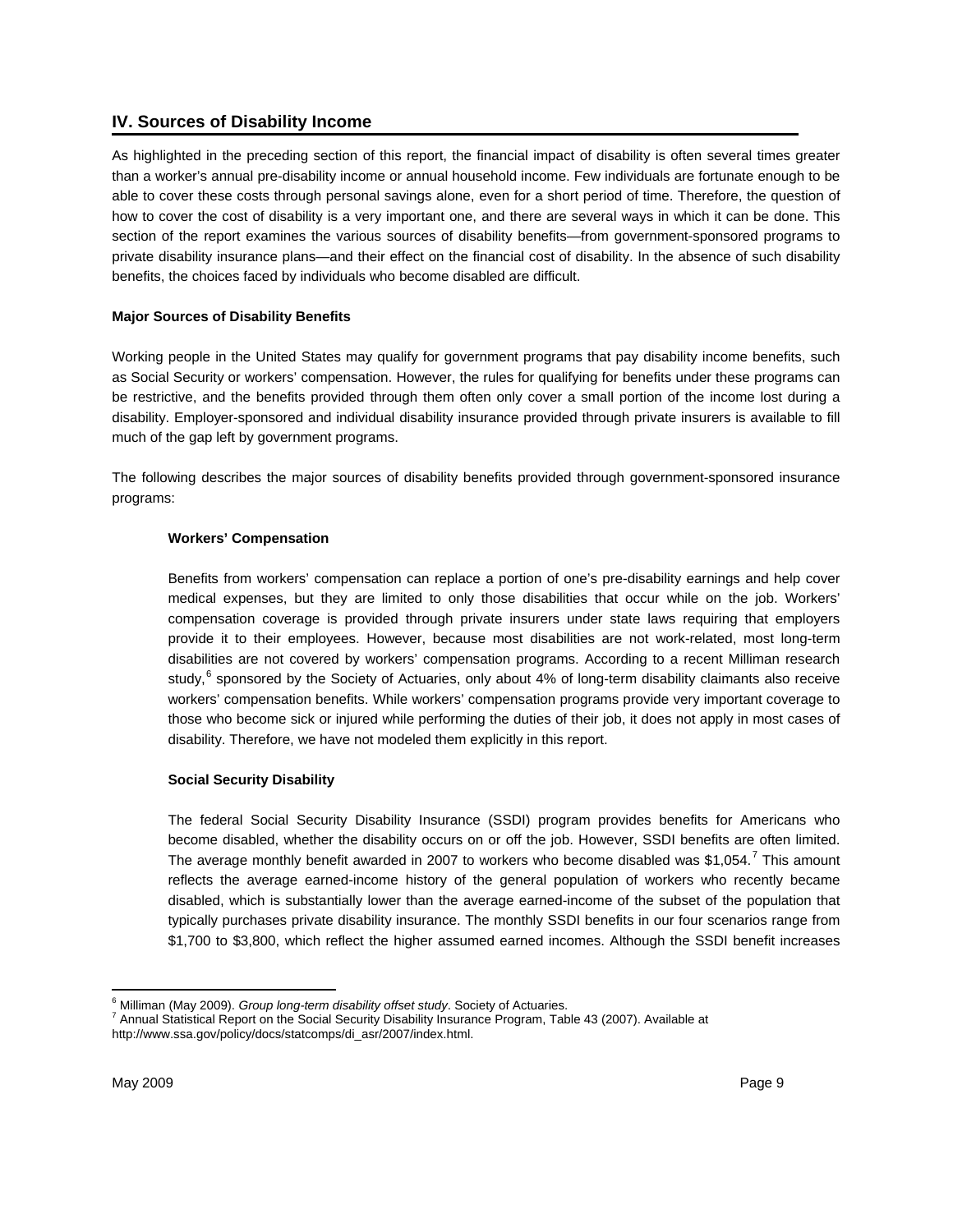as earned income increases, the ratio of the SSDI benefit to earned income decreases, meaning that the relative protective value of the SSDI benefit is greater at lower incomes.

Qualification requirements for SSDI benefits are difficult. Individuals must be unable to engage in "any substantial gainful activity" as the result of the disability, and the disability must be expected to last 12 months or longer—or end in death. In addition, individuals must wait at least five months after the date of disability onset to become eligible to receive benefits. In recent years, only about 45% of initial applications from workers who become disabled for Social Security benefits have been approved.<sup>[8](#page-11-0)</sup>

The following describes the major sources of disability benefits provided through private insurance programs:

#### **Sick Pay and Short-term Disability**

Most employees receive some form of sick leave from their employers, often totaling a few weeks per year at full pay. When the sick leave expires, employees may be covered by a group short-term disability (STD) program that would typically replace about 60% of pre-disability earnings for a period of three to six months. STD benefits are typically paid when the insured is unable to perform the duties of his or her occupation (a more liberal definition of disability than for the Social Security program). STD benefits are taxable to the employee when the premium is paid by the employer, which is generally the case. Some employers offer voluntary STD, where employees may choose to participate and pay their own premiums through payroll deduction.

California, Hawaii, New Jersey, New York, and Rhode Island require employers to provide STD coverage, with waiting periods of seven days and a maximum benefit duration of 26 to 52 weeks, depending on the state. The maximum disability benefit amounts under these programs are typically low. The percentage of earned income covered and the maximum benefit also vary by state. Employers in these states can opt out of the state plan, obtain coverage through private insurers, or self-insure. The STD coverage that they provide typically exceeds the statutory required minimum benefits.

# **Group Long-term Disability**

Many employers, especially larger ones, provide group long-term disability (LTD) benefits to their employees. These plans typically replace about 60% of pre-disability earnings in the event of a disability that lasts longer than three to six months. Most often, benefits are paid when the insured is unable to perform the duties of his or her occupation during the first two years of disability. After two years of disability, however, most plans continue to pay benefits only if the insured is unable to perform the duties of any occupation for which the employee is suited by training, education, and experience, a definition more closely resembling that in the Social Security program. LTD benefits are taxable to the employee when the premium is paid by the employer, which is generally the case, and the amount of the benefit is offset (i.e., reduced) by the amount of benefits that the insured receives from Social Security or workers' compensation. Some employers offer voluntary LTD, where employees may choose to participate and pay their own premiums through payroll deduction. In some cases, the voluntary LTD coverage is in lieu of coverage purchased by the employer. More frequently, voluntary LTD coverage allows the employee to supplement the LTD coverage provided by the employer.

<span id="page-11-0"></span> $\overline{a}$ <sup>8</sup> Annual Statistical Report on the Social Security Disability Insurance Program, Table 60 (2007). Available at http://www.ssa.gov/policy/docs/statcomps/di\_asr/2007/index.html.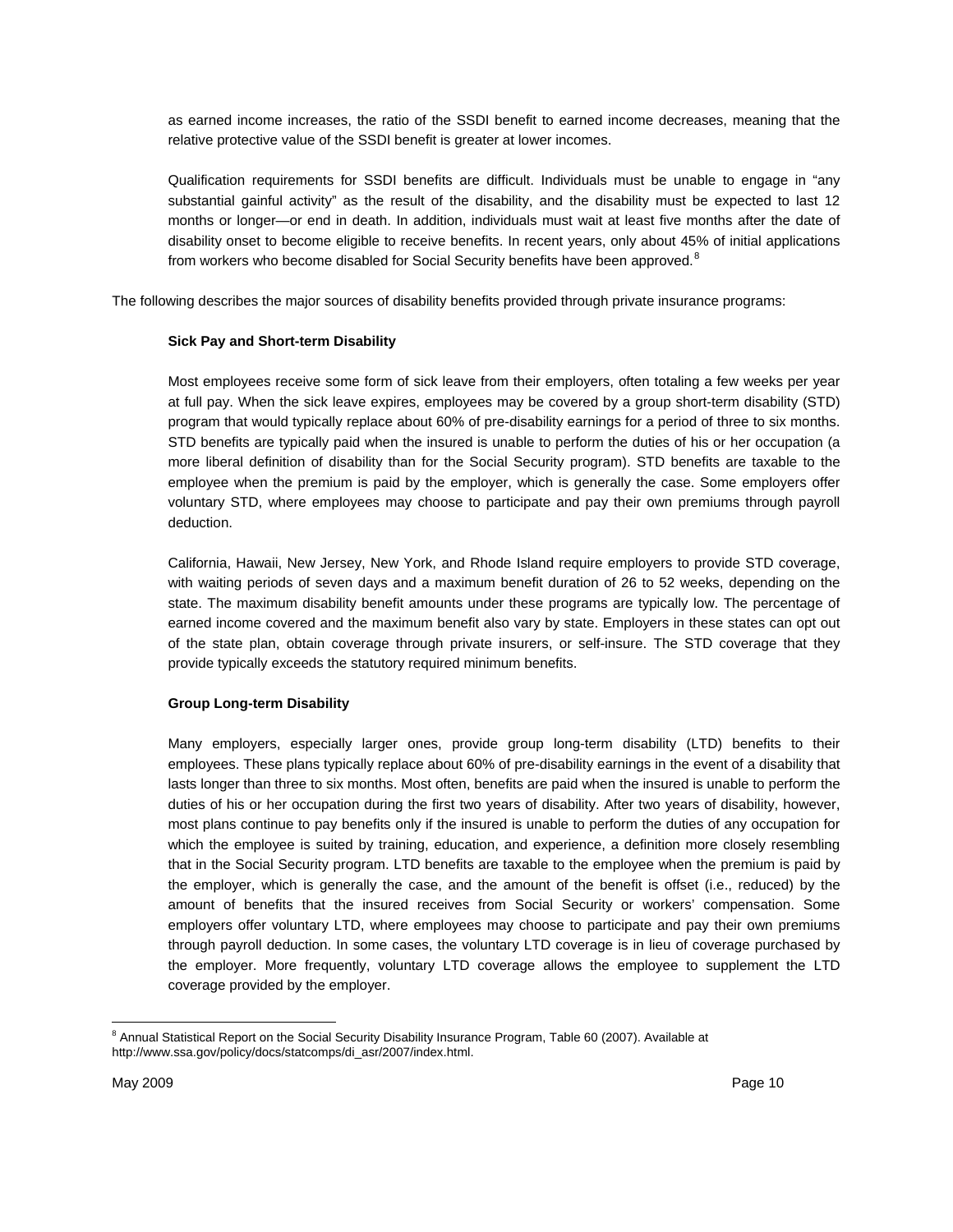#### **Individual Disability**

Some people elect to purchase an individual disability income (IDI) insurance policy, either because they are not covered by group LTD, or because they desire additional coverage in excess of that provided by a group LTD plan. The latter situation often arises when group LTD benefits for high-income workers are capped at an amount that does not provide sufficient income replacement. Definitions of disability vary for individual policies, but under many policies benefits are paid when an individual is unable to perform the duties of his or her occupation throughout the entire duration of a disability. This is a more liberal form of coverage than group LTD. The total pre-tax income replacement varies by the earned income level (lower incomes have higher pre-tax replacement ratios). The benefits are generally tax-free because the premium is often paid by the insured, meaning that the after-tax income replacement is even higher. When the individual also has group LTD, the combined LTD and IDI benefit often replaces 80% or more of earned income on an after-tax basis.

#### **Impact of Various Disability Income Benefits**

#### *Social Security*

For individuals who do not have disability insurance available through work or haven't purchased it on their own, the Social Security program provides the primary means of income replacement during a period of long-term disability. The tables in Figures 8 and 9 show how Social Security disability benefits can reduce the financial impact of disability for a period of disability lasting five years for each of the four scenarios. In these and subsequent tables, we assume that Social Security benefits begin 13 months after the individual cannot work, to allow for a typical SSDI application process and waiting period. However, in many situations the approval process may take substantially longer.

| Figure 8<br>Present Value of Financial Impact of Disability (\$)<br>Disability Period of Five Years |                         |                          |                       |                        |
|-----------------------------------------------------------------------------------------------------|-------------------------|--------------------------|-----------------------|------------------------|
| <b>Benefits</b><br>During Disability                                                                | Single<br>Middle Income | Married<br>Middle Income | Single<br>High Income | Married<br>High Income |
| None                                                                                                | 230,372                 | 197,703                  | 734,270               | 499,947                |
| Social Security Only                                                                                | 135,209                 | 86,584                   | 602,443               | 367,702                |

| Figure 9                                                                          |                                                            |                                 |        |         |
|-----------------------------------------------------------------------------------|------------------------------------------------------------|---------------------------------|--------|---------|
|                                                                                   | Present Value of Financial Impact of Disability            |                                 |        |         |
|                                                                                   |                                                            | Disability Period of Five Years |        |         |
|                                                                                   | (Total Financial Impact / Pre-disability Household Income) |                                 |        |         |
| <b>Benefits</b>                                                                   | Single                                                     | Married                         | Single | Married |
| High Income<br>Middle Income<br>During Disability<br>Middle Income<br>High Income |                                                            |                                 |        |         |
| None                                                                              | 4.61                                                       | 2.64                            | 3.67   | 1.67    |
| Social Security Only                                                              | 2.70                                                       | 1.15                            | 3.01   | 1.23    |

The presence of Social Security benefits reduces the financial cost of disability 18% to 56% in these scenarios, depending on the individual's income level and marital status. The reality, however, is that a majority of individuals may not qualify for Social Security benefits because of the restrictive nature of the program's definition of disability. This is particularly true for shorter periods of disability and for conditions that are less medically severe. Even if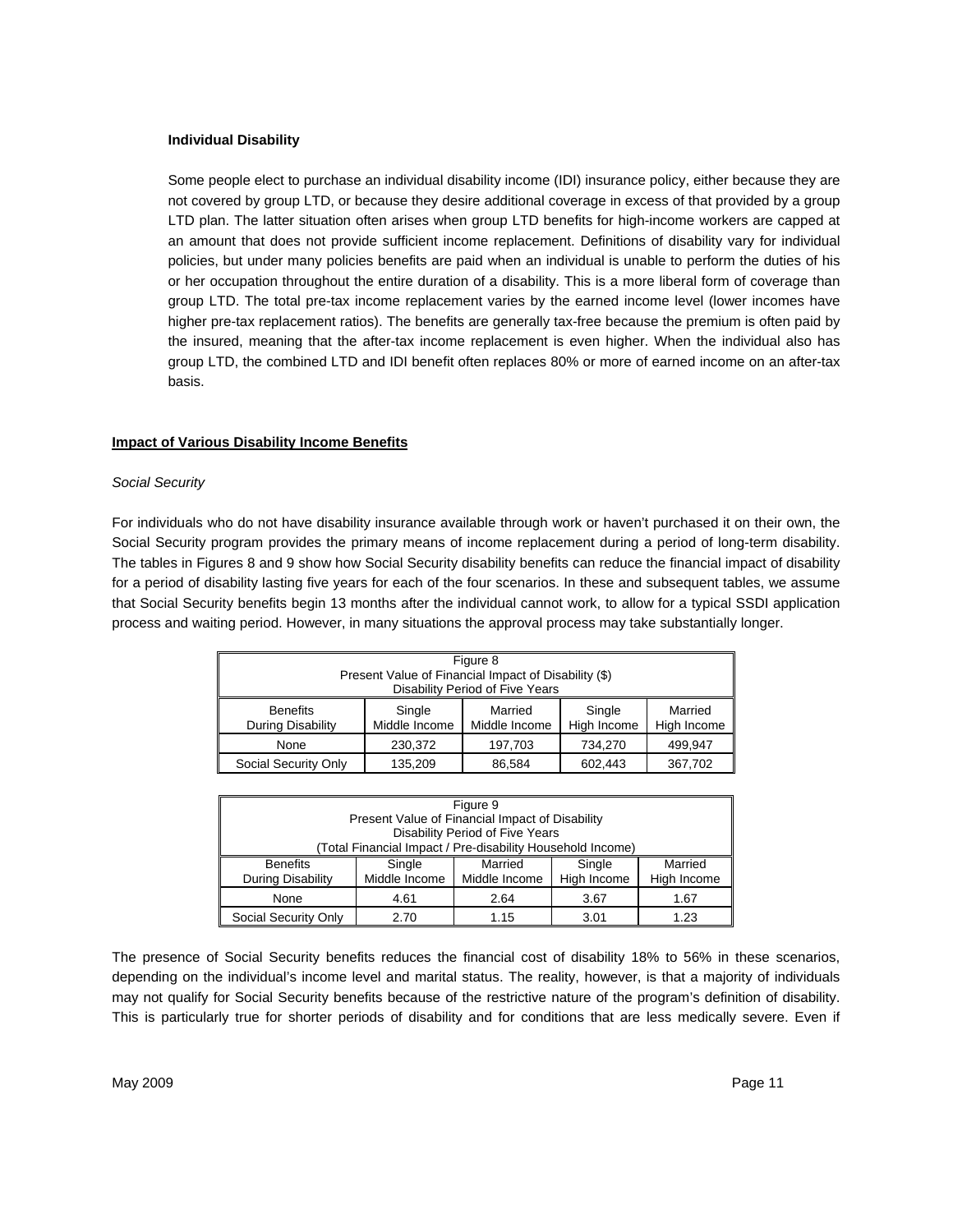someone qualifies for Social Security benefits, the tables in Figures 8 and 9 illustrate that the remaining portion of the financial cost of disability is still substantial and can cause extreme financial hardship.

The table in Figure 10, derived from research by the Society of Actuaries, shows the proportion of group LTD insurance claimants who also qualify for Social Security benefits, based on the length of time their disability has lasted:

| Figure 10<br>Percentage of Group LTD Claimants Receiving SSDI Benefits |                |  |  |  |
|------------------------------------------------------------------------|----------------|--|--|--|
| Duration of Disability                                                 | Percentage     |  |  |  |
| 1-6 Months                                                             | 4.3%           |  |  |  |
| 7-12 Months                                                            | 20.2%          |  |  |  |
| 13-18 Months                                                           | 37.9%          |  |  |  |
| 19-24 Months                                                           | 50.3%          |  |  |  |
| Year 3                                                                 | 62.9%          |  |  |  |
| Year 4                                                                 | 77.1%          |  |  |  |
| Year 5                                                                 | 83.5%          |  |  |  |
| Years 6+                                                               | 86.8% to 90.7% |  |  |  |

Because this data represents a population of individuals receiving benefits from group LTD programs, the absolute numbers do not necessarily reflect the American population as a whole. Nonetheless, the pattern is informative. A person's likelihood of qualifying for Social Security benefits increases with the length of his or her disability. The likelihood of qualifying for Social Security benefits also increases with age. Based on our analysis of industry group LTD experience, less than 45% of LTD claimants disabled between 40 and 50 with disabilities lasting more than 90 days will qualify for SSDI benefits. This proportion is somewhat higher than the U.S. population in general (38%- 39%), because it applies to a group of people who are sufficiently disabled to qualify for LTD benefits.

# *Private Group Disability Insurance*

The tables in Figures 11 and 12 show the financial impact of disability over a five-year period by sequentially adding group STD and group LTD. The STD and LTD benefits are assumed to be 60% of pre-disability income but are reduced by any Social Security disability benefit.

| Figure 11<br>Present Value of Financial Impact of Disability (\$)<br>Disability Period of Five Years |                         |                          |                       |                        |  |
|------------------------------------------------------------------------------------------------------|-------------------------|--------------------------|-----------------------|------------------------|--|
| <b>Benefits</b><br>During Disability                                                                 | Single<br>Middle Income | Married<br>Middle Income | Single<br>High Income | Married<br>High Income |  |
|                                                                                                      |                         |                          |                       |                        |  |
| None                                                                                                 | 230,372                 | 197,703                  | 734,270               | 499,947                |  |
| Social Security Only                                                                                 | 135,209                 | 86.584                   | 602,443               | 367,702                |  |
| Add STD                                                                                              | 127,890                 | 79,996                   | 575,558               | 345,743                |  |
| Add LTD                                                                                              | 75.575                  | 57,375                   | 252.794               | 98,837                 |  |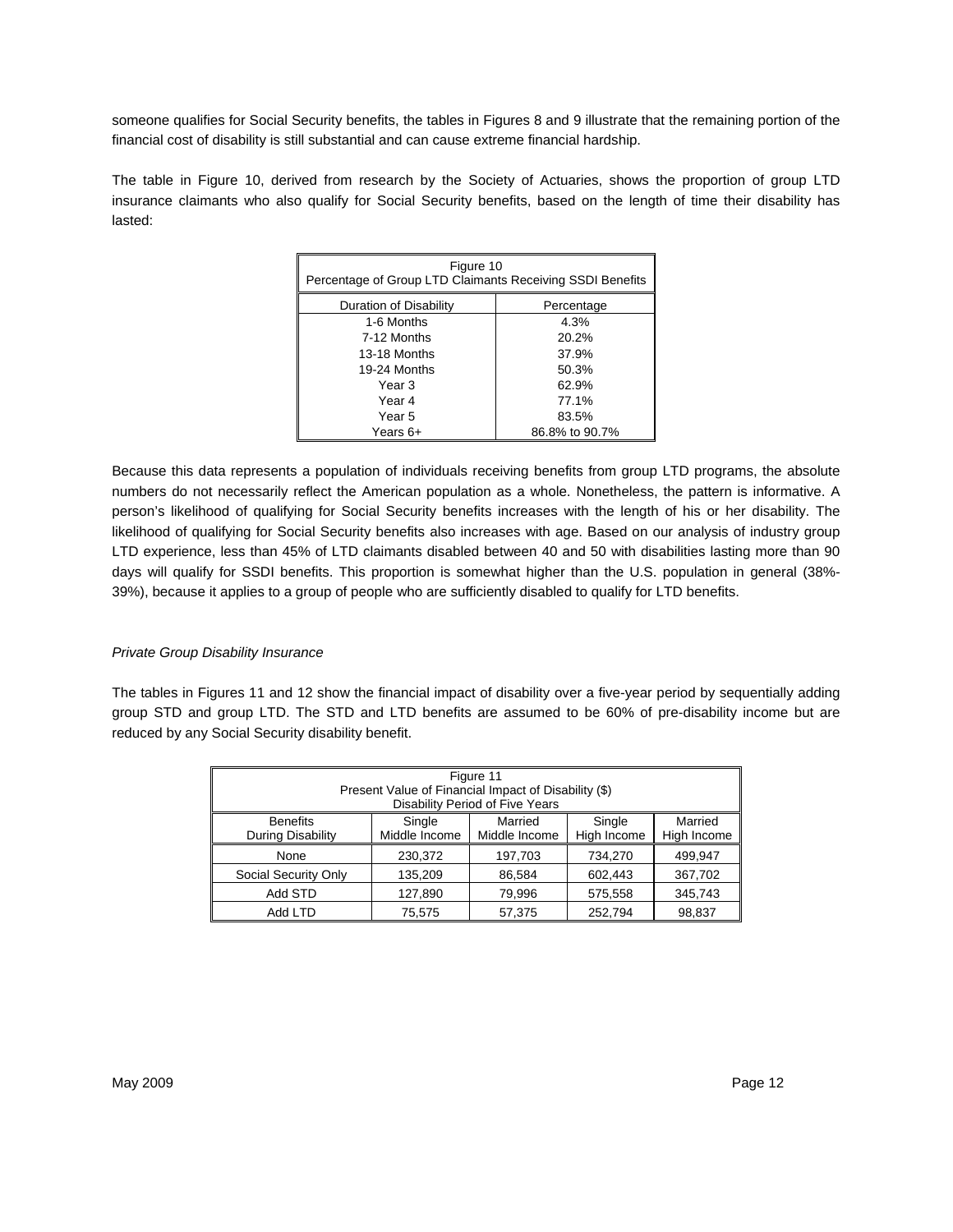| Figure 12<br>Present Value of Financial Impact of Disability<br>(% Total Financial Impact / Pre-disability Household Income)<br>Disability Period of Five Years |      |      |      |      |
|-----------------------------------------------------------------------------------------------------------------------------------------------------------------|------|------|------|------|
| Single<br>Married<br>Single<br>Married<br><b>Benefits</b><br>Middle Income<br>During Disability<br>High Income<br>Middle Income<br>High Income                  |      |      |      |      |
| None                                                                                                                                                            | 4.61 | 2.64 | 3.67 | 1.67 |
| Social Security Only                                                                                                                                            | 2.70 | 1.15 | 3.01 | 1.23 |
| Add STD                                                                                                                                                         | 2.56 | 1.07 | 2.88 | 1.15 |
| Add LTD                                                                                                                                                         | 1.51 | 0.77 | 1.26 | 0.31 |

The tables in Figures 11 and 12 assume that the individuals who become disabled in these scenarios are eligible for Social Security benefits, and that their LTD benefits are reduced by the amount of the Social Security benefit. However, as discussed above, many individuals may not qualify for Social Security benefits. In those cases, the value of the LTD benefit would increase to replace the absent Social Security benefit. In other words, the presence of LTD coverage, with a definition of disability that is somewhat broader than the definition used in the Social Security program, protects the insured from the result of being declined for Social Security benefits.

The tables in Figures 13 and 14 compare the financial impact of disability when the individuals who become disabled are assumed to be receiving group STD and LTD benefits in situations where the individuals do and do not qualify for Social Security benefits.

| Figure 13<br>Present Value of Financial Impact of Disability (\$)<br>Disability Period of Five Years |                                       |                          |                       |                        |  |  |  |
|------------------------------------------------------------------------------------------------------|---------------------------------------|--------------------------|-----------------------|------------------------|--|--|--|
| <b>Benefits</b><br>During Disability                                                                 | Single<br>Middle Income               | Married<br>Middle Income | Single<br>High Income | Married<br>High Income |  |  |  |
| None                                                                                                 | 230,372                               | 197,703                  | 734,270               | 499,947                |  |  |  |
| STD & LTD - No Soc Sec                                                                               | 110,005                               | 82,037                   | 309,033               | 109,366                |  |  |  |
| STD & LTD - With Soc Sec                                                                             | 252,794<br>98,837<br>75,575<br>57,375 |                          |                       |                        |  |  |  |

| Figure 14<br>Present Value of Financial Impact of Disability<br>(% Total Financial Impact / Pre-disability Household Income)<br>Disability Period of Five Years |                         |                          |                       |                        |
|-----------------------------------------------------------------------------------------------------------------------------------------------------------------|-------------------------|--------------------------|-----------------------|------------------------|
| <b>Benefits</b><br>During Disability                                                                                                                            | Single<br>Middle Income | Married<br>Middle Income | Single<br>High Income | Married<br>High Income |
| None                                                                                                                                                            | 4.61                    | 2.64                     | 3.67                  | 1.67                   |
| STD & LTD - No Soc Sec                                                                                                                                          | 2.20                    | 1.09                     | 1.55                  | 0.36                   |
| STD & LTD - With Soc Sec                                                                                                                                        | 1.51                    | 0.77                     | 1.26                  | 0.31                   |

As seen in Figures 13 and 14, the reduction in the financial impact of disability for persons with group STD and LTD benefits is larger when they qualify for Social Security benefits than when they do not, in spite of the reduction in the group LTD benefit, for the following reasons:

• Group STD and LTD benefits are fully taxable (because typically the employer has paid the premium) while the Social Security benefits are not taxable at lower income levels and only partially taxable at higher income levels.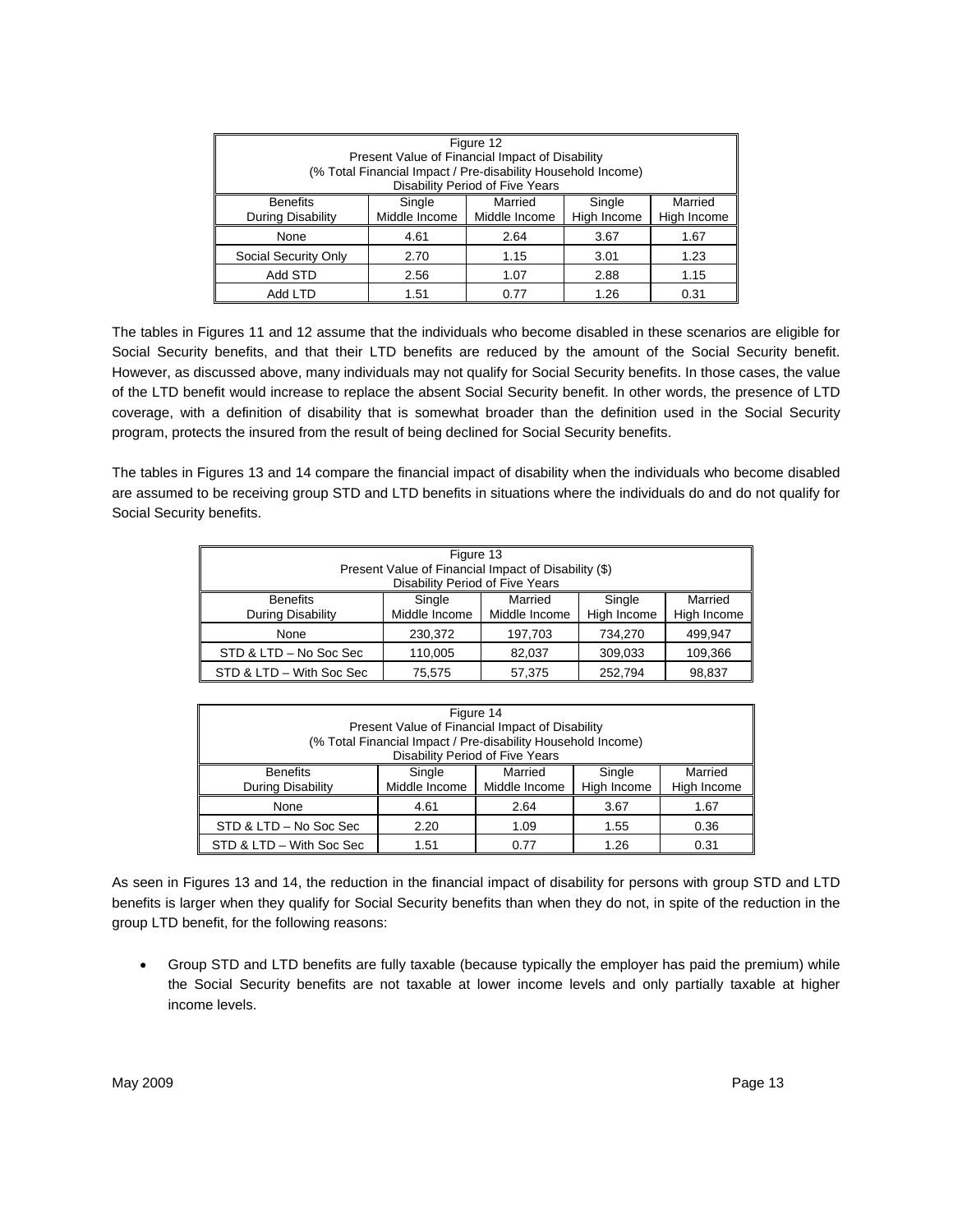- The individual facing a disability becomes eligible for Medicare 24 months after qualifying for Social Security benefits, which reduces the health expenditures significantly.
- Group LTD benefits are not reduced by cost-of-living increases in the Social Security benefit.

Although Social Security has a more restrictive definition of disability than private group disability plans and group LTD benefits are reduced by Social Security benefits, it is financially advantageous for an individual who is disabled with group LTD coverage to seek Social Security disability benefits.

The value of STD coverage is greater than it may first appear in the tables shown. The present value of STD benefits is small, because benefits are paid for only a few months. But these benefits are paid at a time when no other form of disability coverage (sick pay, Social Security, group LTD, or individual disability) is available. Thus, they fill an important gap in the coverages otherwise available, and may prevent a individual who is disabled from having to rely solely on savings in the early months of a disability.

# *Private Individual Disability Insurance*

Many people, including full-time workers, business owners, and the self-employed, do not have any group LTD coverage and rely solely on individual disability income (IDI) coverage for their long-term disability income protection. In fact, data shows that 70% of all U.S. workers and 63% of full-time U.S. workers do not have long-term disability coverage through their employers.<sup>[9](#page-15-0)</sup>

The tables in Figures 15 and 16 illustrate the financial impact of disability over a five-year time period if a person who becomes disabled has only an IDI policy. The IDI benefits illustrated in these tables represent the mid-range of benefits currently offered by individual disability insurers.<sup>10</sup> However, some carriers offer higher benefits while others offer lower benefits. For the middle-income scenarios where the insured person has an annual earned income of \$50,000, the IDI benefit is \$33,600; for the high-income scenarios where the insured person has an annual earned income of \$200,000, the IDI benefit is \$96,900. These IDI benefits reflect the insured's earned income and the tax status of the benefits. Disability benefits are not taxable when premiums are paid by the insured (rather than by his or her employer), which is the more typical case for individual disability insurance.

| Figure 15<br>Present Value of Financial Impact of Disability (\$)<br>Disability Period of Five Years                                           |        |        |         |        |  |  |
|------------------------------------------------------------------------------------------------------------------------------------------------|--------|--------|---------|--------|--|--|
| Married<br>Married<br><b>Benefits</b><br>Single<br>Single<br>Middle Income<br>High Income<br>During Disability<br>Middle Income<br>High Income |        |        |         |        |  |  |
| None<br>230,372<br>734.270<br>499.947<br>197,703                                                                                               |        |        |         |        |  |  |
| IDI - No Soc Sec                                                                                                                               | 89,507 | 56.842 | 328,024 | 93,721 |  |  |
| IDI - With Soc Sec                                                                                                                             | 58,709 | 10,080 | 279,249 | 44.492 |  |  |

 $\overline{a}$ 

<span id="page-15-0"></span><sup>9</sup> U.S. Bureau of Labor Statistics (March 2007). *National compensation survey: Employee benefits in the United States*. Available at http://stats.bls.gov/ncs/ebs/sp/ebsm0006.pdf. 10 Milliman (Beal, 2008). *Individual disability income insurance: 2008 survey of the U.S. market*. Available at

<span id="page-15-1"></span>http://www.milliman.com.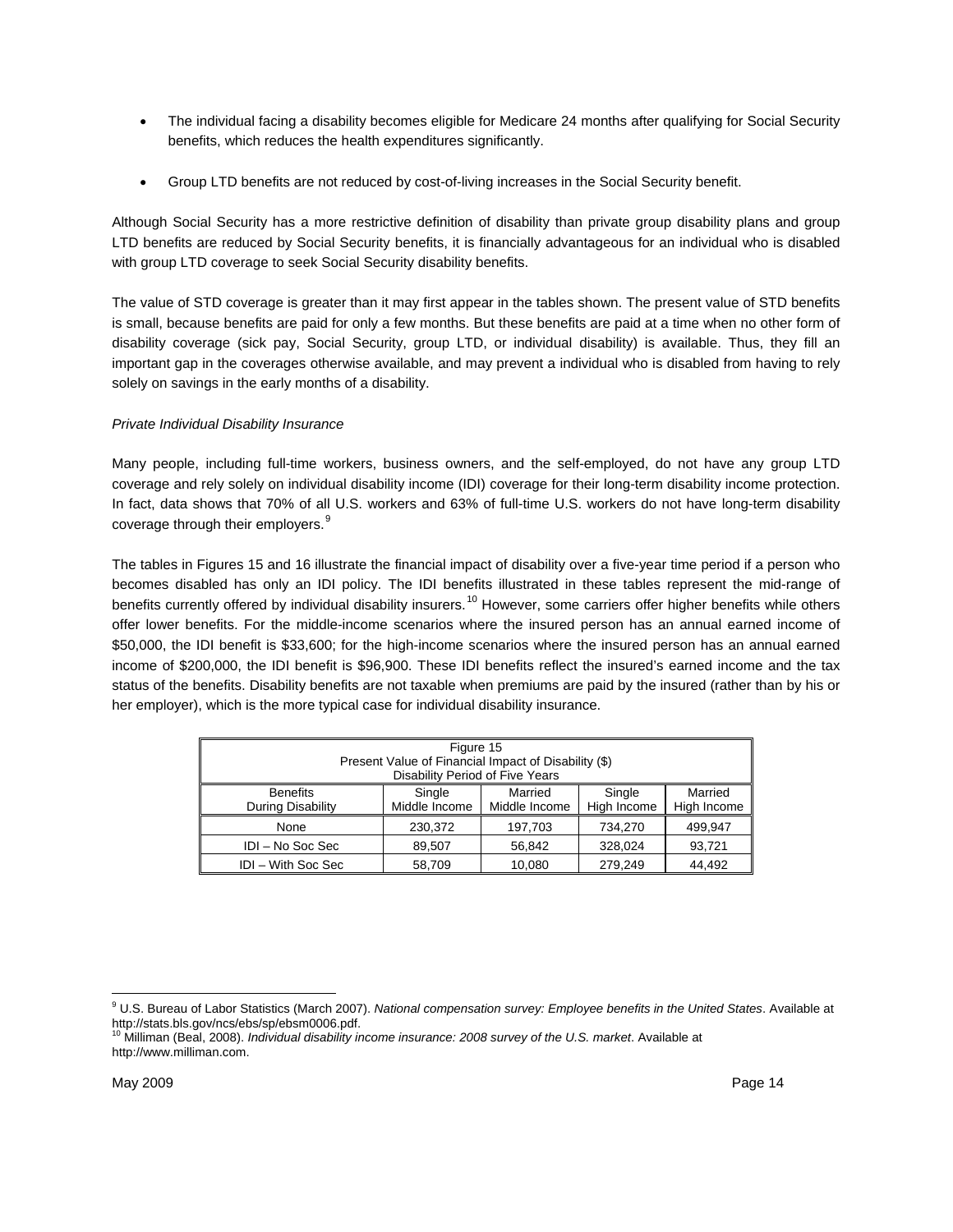| Figure 16<br>Present Value of Financial Impact of Disability<br>(Total Cost / Pre-disability Household Income)<br>Disability Period of Five Years |      |      |      |      |  |
|---------------------------------------------------------------------------------------------------------------------------------------------------|------|------|------|------|--|
| Married<br><b>Benefits</b><br>Single<br>Married<br>Single<br>Middle Income<br>High Income<br>During Disability<br>Middle Income<br>High Income    |      |      |      |      |  |
| None<br>4.61<br>2.64<br>3.67<br>1.67                                                                                                              |      |      |      |      |  |
| IDI - No Soc Sec<br>1.79<br>0.76<br>1.64<br>0.31                                                                                                  |      |      |      |      |  |
| <b>IDI</b> – With Soc Sec                                                                                                                         | 1 17 | 0.13 | 1.40 | 0.15 |  |

The tables in Figures 15 and 16 show the financial impact of disability when an individual who becomes disabled is receiving IDI benefits both with and without SSDI benefits. The latter case assumes that the IDI benefit consists of a base benefit and a typical Social Insurance Supplement Rider benefit, the latter of which pays only if the individual who becomes disabled does not qualify for Social Security benefits.

#### *Combination Private Group and Individual Disability Insurance*

Many employers with group LTD plans also sponsor voluntary IDI coverage, which allows employees to purchase individual disability coverage that supplements their group LTD benefits. Under these supplemental or "buy-up" plans, the employee typically pays the premiums for the individual disability coverage through payroll deduction. When group LTD plans are present, insurance carriers may offer voluntary supplemental IDI policies with benefits that, in combination with the group LTD benefits, provide 80%-85% of annual pre-disability earned income. In these situations, the group LTD benefit is taxable while the individual disability benefit is non-taxable. The tables in Figures 17 and 18 illustrate the financial impact of disability when the individuals in the four scenarios are covered through a combination of group STD, LTD, and supplemental IDI benefits.

| Figure 17<br>Present Value of Financial Impact of Disability (\$)<br>Disability Period of Five Years |                         |                          |                       |                        |  |  |
|------------------------------------------------------------------------------------------------------|-------------------------|--------------------------|-----------------------|------------------------|--|--|
| <b>Benefits</b><br>During Disability                                                                 | Single<br>Middle Income | Married<br>Middle Income | Single<br>High Income | Married<br>High Income |  |  |
| None                                                                                                 | 230,372                 | 197,703                  | 734,270               | 499,947                |  |  |
| STD, LTD & supp IDI - No Soc<br>65,985<br>229,746<br>38,015<br>30,076<br>Sec:                        |                         |                          |                       |                        |  |  |
| STD, LTD & supp IDI - With Soc<br>Sec                                                                | 31,555                  | 13,353                   | 173,507               | 14,547                 |  |  |

| Figure 18<br>Present Value of Financial Impact of Disability<br>(% Total Cost / Pre-disability Household Income)<br>Disability Period of Five Years |                         |                          |                          |                        |  |
|-----------------------------------------------------------------------------------------------------------------------------------------------------|-------------------------|--------------------------|--------------------------|------------------------|--|
| <b>Benefits</b><br>During Disability                                                                                                                | Single<br>Middle Income | Married<br>Middle Income | Single<br>High<br>Income | Married<br>High Income |  |
| None                                                                                                                                                | 4.61                    | 2.64                     | 3.67                     | 1.67                   |  |
| STD, LTD & supp IDI - No Soc<br>1.32<br>1.15<br>0.10<br>Sec.<br>0.51                                                                                |                         |                          |                          |                        |  |
| STD, LTD & supp IDI - With Soc<br>Sec                                                                                                               | 0.63                    | 0.18                     | 0.87                     | 0.05                   |  |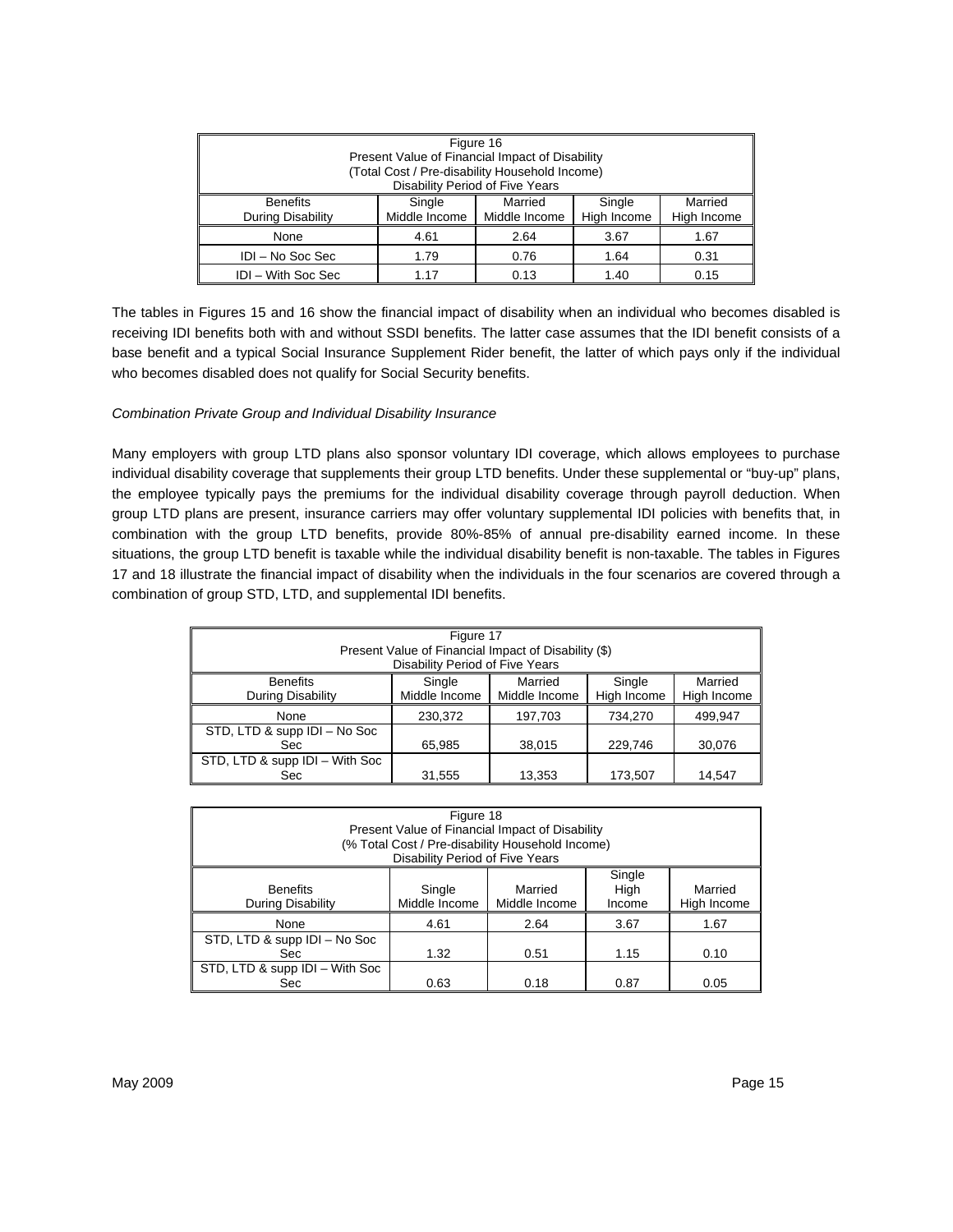Through the combination of group STD, LTD, and supplemental IDI, the financial impact of disability in these four scenarios is reduced by 68%-94% when individuals do not qualify for Social Security disability benefits and 81%-97% when they do. Taking advantage of the full range of private disability insurance provides the individual with the greatest protection against the dramatic financial impact of disability.

The table in Figure 19 compares the financial impact of disability for the combinations of disability coverage that are illustrated in the above tables.

| Figure 19<br>Present Value of Financial Impact of Disability (\$)<br>(% Total Financial Impact / Pre-disability Household Income) |                |                                            |                |                |  |  |
|-----------------------------------------------------------------------------------------------------------------------------------|----------------|--------------------------------------------|----------------|----------------|--|--|
| <b>Benefits</b>                                                                                                                   | Single         | Disability Period of Five Years<br>Married | Single         | Married        |  |  |
| During Disability                                                                                                                 | Middle Income  | Middle Income                              | High Income    | High Income    |  |  |
| None                                                                                                                              | 230,372 (4.61) | 197,703 (2.64)                             | 734,270 (3.67) | 499,947 (1.67) |  |  |
| SSDI Only                                                                                                                         | 135,209 (2.70) | 86,584 (1.15)                              | 602,443 (3.01) | 367,702 (1.23) |  |  |
| STD & LTD Only                                                                                                                    | 110,005 (2.20) | 82,037 (1.09)                              | 309,033 (1.55) | 109,366 (0.36) |  |  |
| <b>IDI Only</b>                                                                                                                   | 89,507 (1.79)  | 56,842 (0.76)                              | 328,024 (1.64) | 93,721 (0.31)  |  |  |
| STD & SSDI                                                                                                                        | 127,890 (2.56) | 79,996 (1.07)                              | 575,558 (2.88) | 345,743 (1.15) |  |  |
| STD, LTD & SSDI                                                                                                                   | 75,575 (1.51)  | 57,375 (0.77)                              | 252,794 (1.26) | 98,837 (0.31)  |  |  |
| STD, LTD & supp IDI                                                                                                               | 65,985 (1.32)  | 38,015 (0.51)                              | 229,746 (1.15) | 30,076 (0.10)  |  |  |
| <b>IDI &amp; SSDI</b>                                                                                                             | 58,709 (1.17)  | 10,080 (0.13)                              | 279,249 (1.40) | 44,492 (0.15)  |  |  |
| STD, LTD, supp IDI & SSDI                                                                                                         | 31,555 (0.63)  | 13,353 (0.18)                              | 173,507 (0.87) | 14,547 (0.05)  |  |  |

The table in Figure 19 illustrates the potential impact that combinations of government and private disability insurance plans can have in reducing the financial impact of disability. Our assumptions and the tax status of the various disability benefits produce numerical results that make general conclusions about the relative protective value of the various combinations of disability benefits difficult. For example, the combination of IDI and SSDI benefits in Figure 19 provides a greater financial benefit of disability than the combination of STD, LTD, supplemental IDI, and SSDI benefits for all scenarios, except the married/middle-income scenario. The reader should be cautious in concluding that one specific combination of disability benefits will generally provide more or less protective value than another. The following considerations should also be taken into account when comparing the various combinations of disability benefits:

- Although the four scenarios were chosen to represent a reasonable range of demographic characteristics, the insured population is much more complex with respect to income, expenses, taxes, and demographics than can be adequately represented by four scenarios.
- The level of STD and LTD coverage in these scenarios was set at 60% of earned income, which is common among group disability plans, but many plans provide other levels of coverage, e.g., 55%, 67%.
- The level of IDI coverage in these scenarios was selected from the mid-range of available amounts offered by IDI disability carriers today, but many IDI carriers offer other levels of coverage, both higher and lower.
- Our discussion did not address the relative cost or value of the specific contractual provisions found in the various private disability insurance plans. These factors should be taken into consideration by any individual looking to obtain private disability insurance.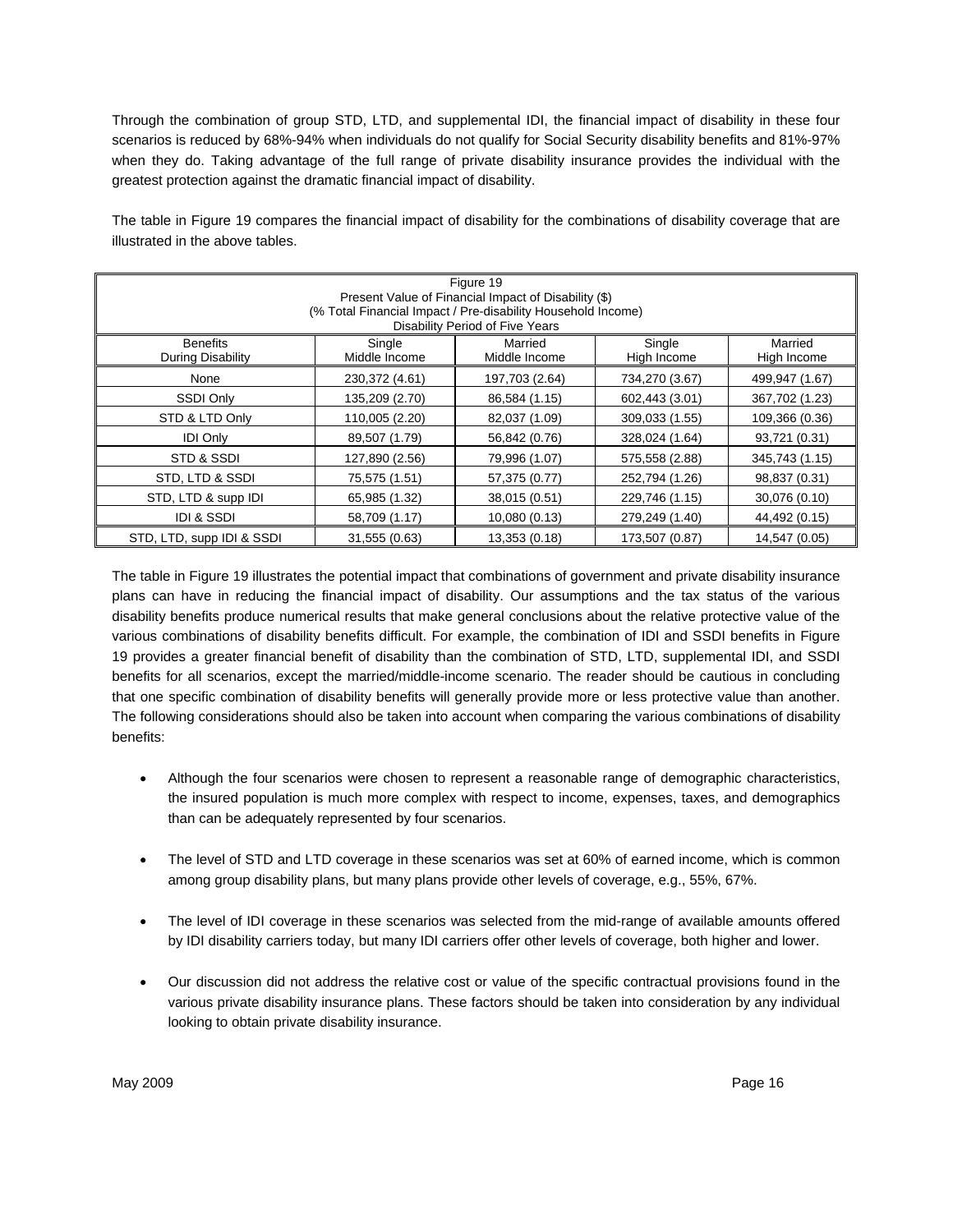These caveats underscore the need for individuals to closely evaluate their specific disability income coverage options in order to ensure adequate financial protection.

# **Disability Benefits vs. Expenditures**

Regardless of whether a person qualifies for Social Security benefits or chooses to allocate coverage among group and individual benefits, private disability insurance in its various forms provides crucial protection against the financial impact of disability. Using the financial impacts shown in the table in Figure 17, in which the individuals do not qualify for Social Security benefits, and the projected expenditures from the table in Figure 7, the table in Figure 20 illustrates how much easier it would be for an individual who has both individual and group coverage to cover the cost of a disability lasting five years than for a person with no insurance coverage.

| Figure 20<br>Present Value of Financial Impact of Disability and Typical Expenses (\$)<br>Disability Period of Five Years |                                                                                                        |         |         |         |  |  |  |  |
|---------------------------------------------------------------------------------------------------------------------------|--------------------------------------------------------------------------------------------------------|---------|---------|---------|--|--|--|--|
|                                                                                                                           | Married<br>Single<br>Single<br>Married<br>Middle Income<br>High Income<br>Middle Income<br>High Income |         |         |         |  |  |  |  |
| <b>Healthcare Expense</b>                                                                                                 | 46,272                                                                                                 | 38,070  | 49.021  | 38.070  |  |  |  |  |
| <b>Pension Expense</b>                                                                                                    | 9,394                                                                                                  | 14,091  | 37,577  | 56,365  |  |  |  |  |
| Home Expense                                                                                                              | 68,266                                                                                                 | 93,605  | 189,430 | 189,430 |  |  |  |  |
| <b>Discretionary Expense</b>                                                                                              | 105,049                                                                                                | 142,483 | 273,091 | 273,091 |  |  |  |  |
| Other Expense                                                                                                             | 35,693                                                                                                 | 49,113  | 71,742  | 107,675 |  |  |  |  |
| <b>Total Expenses</b>                                                                                                     | 264,674                                                                                                | 337,363 | 620,861 | 664,631 |  |  |  |  |
| Financial Impact of Disability*                                                                                           | 65,985                                                                                                 | 38,015  | 229,746 | 30,076  |  |  |  |  |
| * Assuming the individual qualifies for STD, LTD, and supplementary IDI benefits, but not Social Security.                |                                                                                                        |         |         |         |  |  |  |  |

With that said, even with the presence of disability insurance, a material financial cost of disability typically remains, and various steps may need to be taken to cover that cost. However, the total financial impact of disability is now well below the present value of total expenses during the disability. It is also well below the category of discretionary expenses, meaning that the financial decisions faced by a person who becomes disabled, while perhaps unpleasant, will be more bearable than for someone who is unable to afford basic necessities such as healthcare, food and housing. Additionally, the likelihood of bankruptcy is significantly reduced.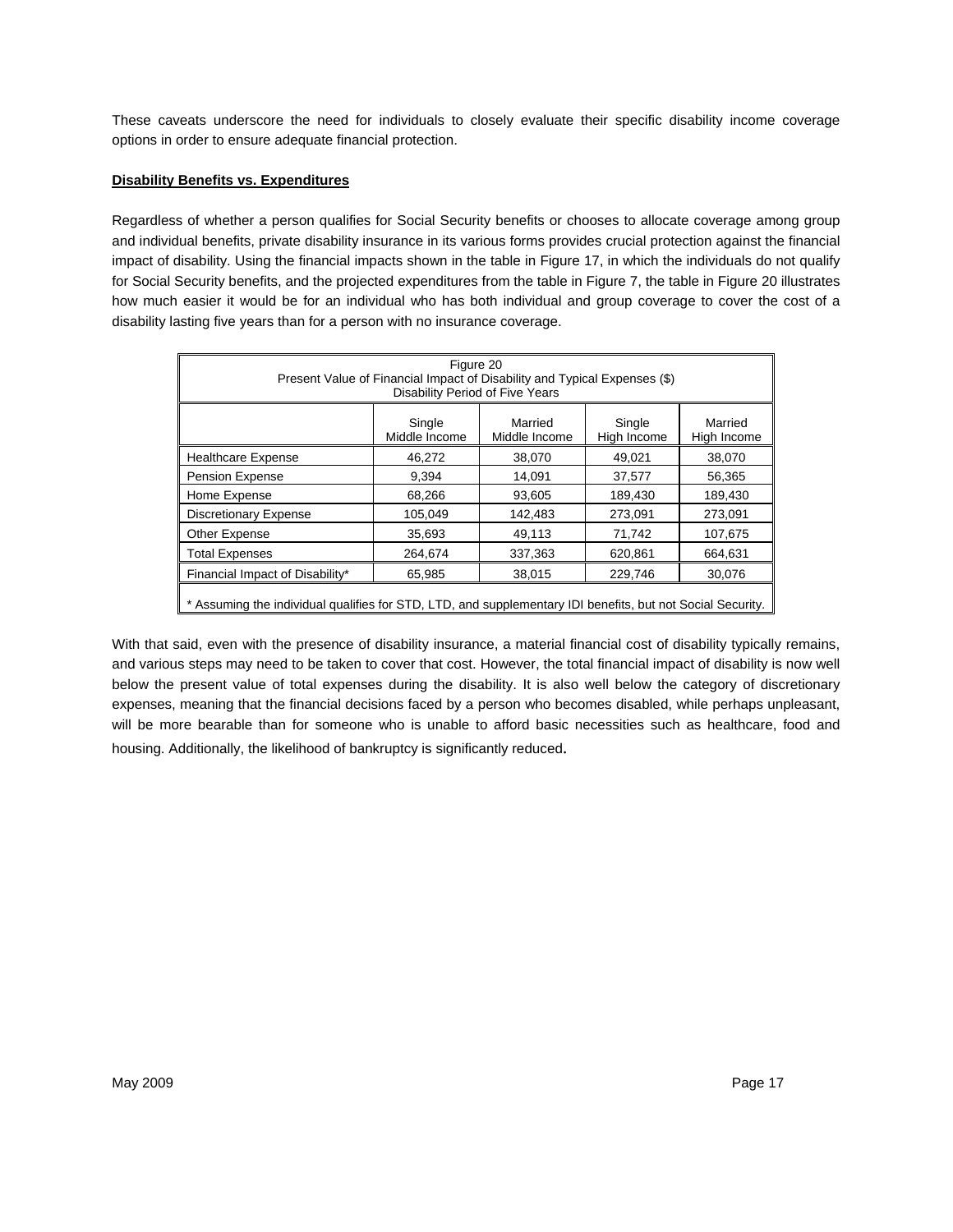# <span id="page-19-1"></span><span id="page-19-0"></span>**V. The Non-financial Impact of Disability**

A disability has many repercussions beyond the financial consequences of lost income and higher expenses. The items discussed in this section are only a few examples of the non-financial impacts of disability. While these can be difficult to articulate and quantify, they are often tied to an individual's overall happiness and sense of self-worth, and can be exacerbated by the financial strain that occurs when a person who becomes disabled is overwhelmed with expenses in the absence of sufficient income. The availability of benefits from government programs and private insurance during a period of disability can thus help, not only to cover the financial cost of disability, but also to mitigate the severity of the non-financial costs discussed in this section.

# **Obstacles to Returning to Work**

Because the financial costs of a disability are staggering in the absence of disability benefits, and may still be significant even with disability benefits, it is critical for an individual to return to work as soon as it is physically possible. Returning to work becomes less likely the longer a person remains disabled. Advances in medical treatments have facilitated the return to work before the individual has fully recovered from the disabling condition. Regardless, returning to one's occupation may be a difficult road for a number of reasons.

A study by Unum Group<sup>11</sup> explores the needs and difficulties faced by cancer survivors returning to work after a period of disability. Unum's study describes the challenges faced by cancer survivors, which are similar to the types of challenges facing many employees returning to work while recovering from a serious illness and still undergoing extended treatments, as follows:

*The return to the workforce is integral to cancer patients and survivors, creating a sense of normalcy and control*  in the midst of an uncontrollable event. Many of these employees have an essential need to work not only for the *emotional benefit but for financial reasons. The high cost of cancer treatment comes with significant out of pocket*  expenses sending individuals with cancer or those who have survived cancer back to the workplace out of *economic necessity.* 

In returning to work while undergoing treatments, both the employee and employer must be aware that the employee may suffer symptoms of the illness and treatment for some period of time. These include fatigue, "chemo brain" (an impaired ability to concentrate), pain, and post-traumatic stress symptoms. As a result, the returning worker's productivity may be temporally affected. In most cases, these effects are temporary and resolve in less than six to eight weeks following the end of treatment.

Ideally, a person who faced a disability is able to return to his or her prior position with the same employer with the same income and benefits as before. However, that position may no longer be available even though the individual may be medically able to perform the duties. An employer that is large enough to fall under the Family Medical Leave Act is obligated to keep the prior positions (or comparable ones) available to them for the first 12 weeks of absence. After 12 weeks, their prior position may have already been filled by other people, and they may need to apply for other jobs within the same firms, or seek employment with other companies, possibly in other geographic locations.

It is not uncommon for an individual who has medically recovered from a disability to face the prospect of lower wages upon return to work, and/or the financial and emotional costs of relocating to another city or state to find employment. Although new employment may provide medical insurance, any disruption in medical insurance can

<span id="page-19-2"></span> $\overline{a}$ 11 Unum Group (2008). *Moving beyond: Cancer survivors at work*.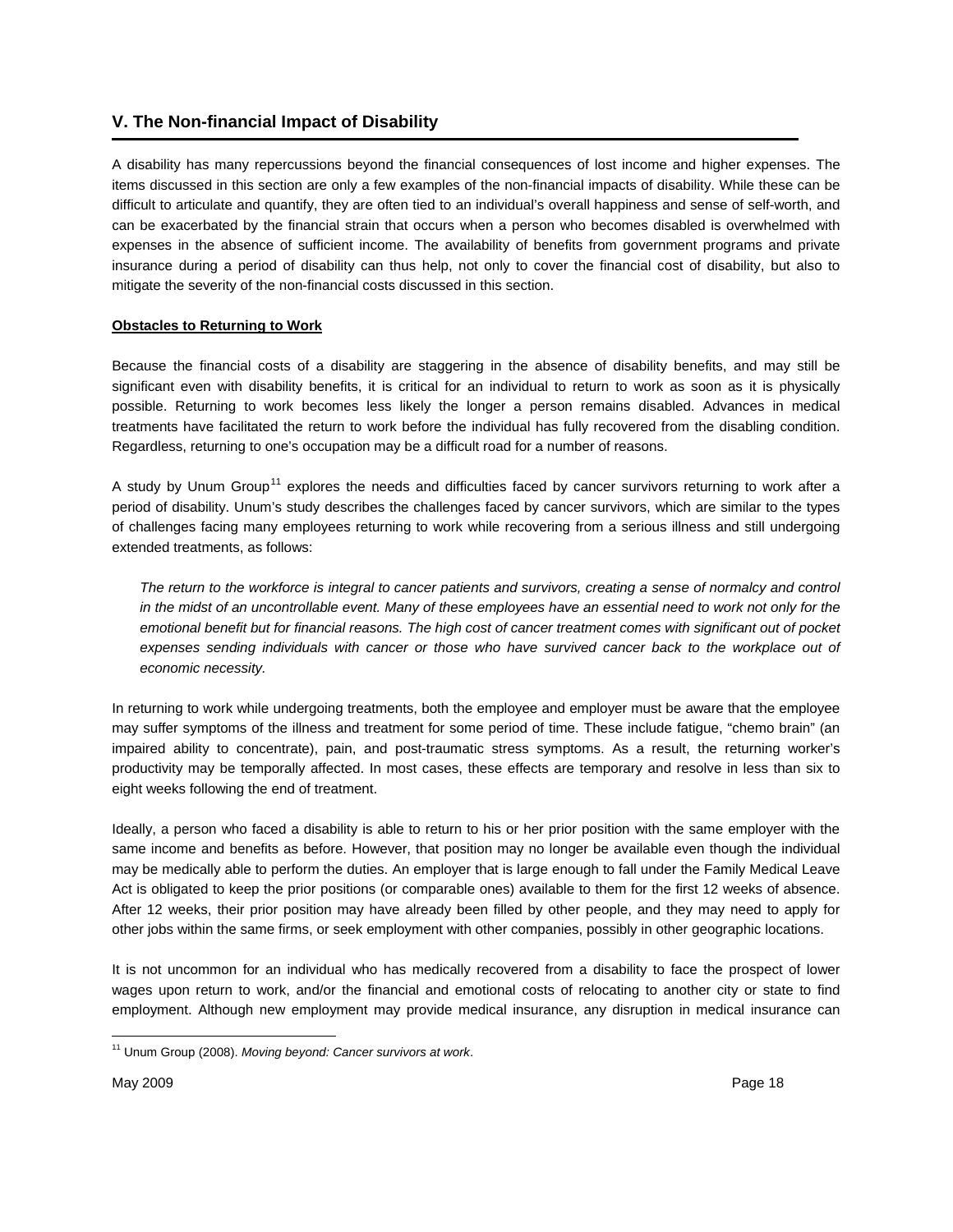possibly invoke the pre-existing condition clause in the new coverage that will exclude any medical expenses associated with the earlier disability. The projections of the financial impact of disability discussed in the first two sections of this report do not include the additional financial costs associated with these possible situations.

# **Impact on Mental Health**

Mental illness, such as depression, is one of the more prevalent causes of disabilities. It is also one of the most common consequences associated with becoming disabled. Symptoms of depression (e.g., feelings of sadness, loss of energy, sleep problems, increased irritability, difficulties in concentration, lack of interest in socializing) may be two to 10 times more likely to occur among people with disabilities.<sup>12</sup> People with disabilities are more likely to develop symptoms of depression for a variety of reasons:

- Their mobility within the home or community may be restricted, requiring them to rely on others to assist them in normal activities of daily living. As a result, they may become frustrated, angry, or feel helpless.
- They may find that many buildings and businesses are not accessible because they do not meet the guidelines of the Americans with Disabilities Act (ADA).
- Social barriers may be created because many people may be uncomfortable around individuals who face a disability.
- It may be more difficult to find employment because of physical limitations that are due to the disability.
- Dealing with medical symptoms associated with the disability as well as the excess healthcare costs may contribute to depression.

The presence of depression, even if being treated successfully, can impair or delay an individual's return to fully productive work.

#### **Stress on Family Caregivers**

Disabilities often require family members, particularly spouses, to provide special care and assistance to the individual. Many of the family caregivers have jobs and must seek some accommodation in order to care for the family member who becomes disabled. The FMLA obligates employers who fall under this act to allow employees to be absent from work up to 12 weeks per year to care for family members. However, in most cases such absences are unpaid, and the employee must use vacation time or forgo wages while absent. The financial projections in the earlier sections indicate that the cost of disability may be reduced if the spouse of the individual who becomes disabled is able to work, but do not take into account the financial strain associated with the spouse also acting as a caregiver.

The Web site of the Family Caregivers Alliance<sup>[13](#page-20-1)</sup> cites a number of studies on the financial and emotional stresses facing family caregivers:

 $\overline{a}$ <sup>12</sup> Thompson, K, Ph.D, *Depression and disability, a practical guide.* North Carolina Office on Health and Disability.<br><sup>13</sup> At http://www.caregiver.org/caregiver/jsp/home.jsp.

<span id="page-20-1"></span><span id="page-20-0"></span>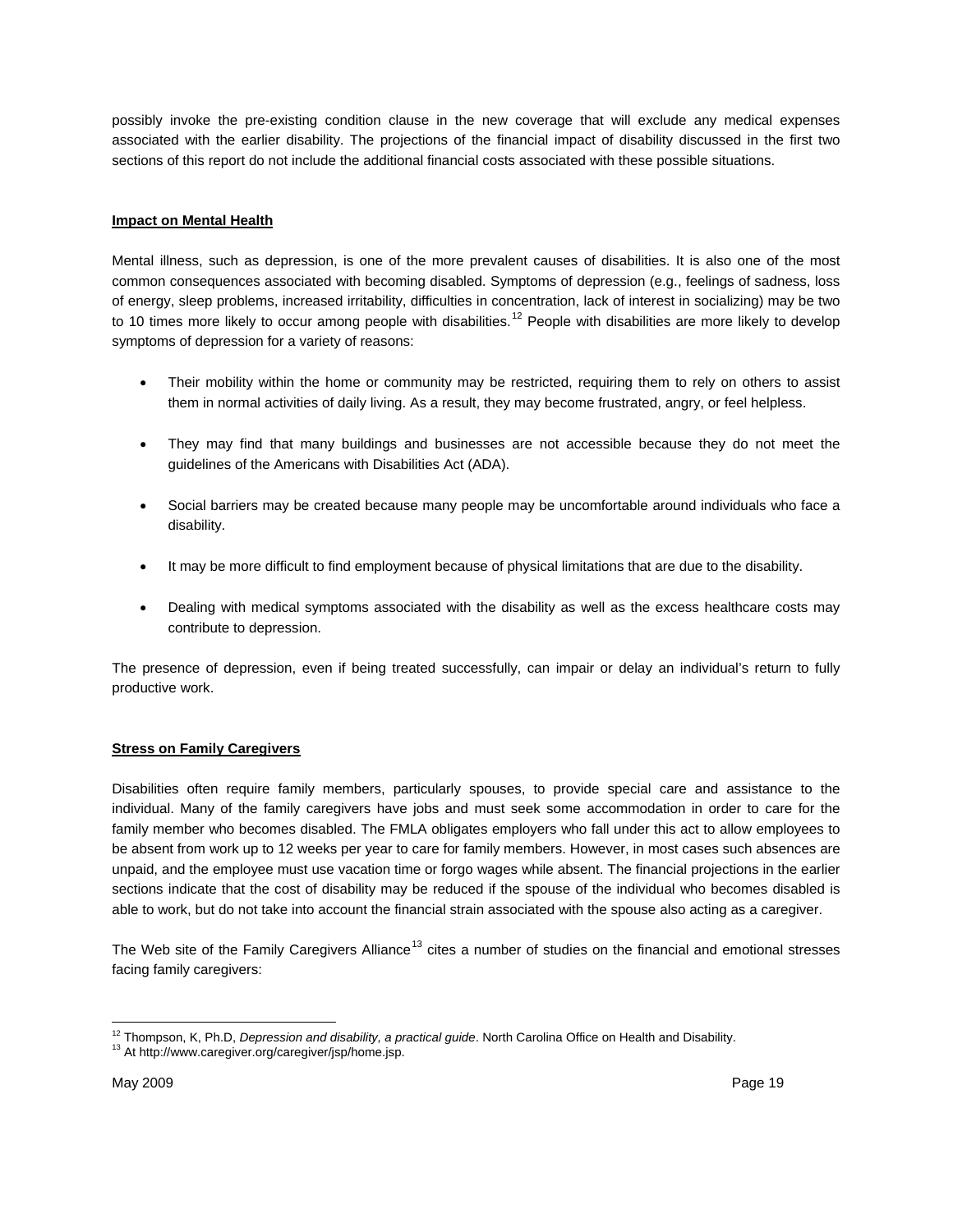- Working caregivers often suffer many work-related difficulties because of their dual caregiving roles such as rearranging work schedules, decreasing hours at work, or taking unpaid leave.
- Studies report higher levels of depression and other mental health problems among caregivers than noncaregivers.
- Stress appears inversely correlated to income—lower incomes lead to greater stress.

A survey of working caregivers<sup>14</sup> showed:

- 56% said they were less productive at work
- 51% said they had to take off during the work day
- 30% reported being absent for a full day
- 6% had to give up work entirely

There are a number of caregiving health services that may be available such as visiting home nurses. However, such services are expensive and add to the financial costs associated with the disability. To help covers such costs, many group LTD and IDI companies offer riders on their disability policies to provide additional benefits if the covered person is unable to perform two of six activities of daily living (ADL): bathing, dressing, eating, transferring, toileting, and continence. Such ADL riders have many features in common with long-term care policies but are designed to address very specific financial needs facing people with severe disabilities.

### **Risk of Divorce**

There is a greater likelihood of a failed marriage when a spouse is disabled.<sup>[15](#page-21-1)</sup> Financial stress is one of the primary causes of divorce among all adults, which is compounded when a spouse becomes disabled. The lost income and higher expenses associated with a disability aggravate the normal financial stresses that face most families. The emotional stress and the risk of depression from a spouse becoming the primary caregiver for his or her mate create additional pressures on a marriage.

According to a Louis Harris & Associates survey of disabilities for the National Organization on Disability, the rate of divorce among adults who become disabled has been increasing since 1984. The U.S. government's National Health Interview Survey of almost 50,000 households in 1994 showed that the proportion of adults who become disabled who were divorced or separated was almost 60% higher than the proportion for adults who do not have a disability.

 $\overline{a}$ 

<sup>&</sup>lt;sup>14</sup> AARP, "How employers can support working caregivers". Available at

<span id="page-21-1"></span><span id="page-21-0"></span>http://www.aarp.org/money/careers/employerresourcecenter/retention/how\_employers\_can\_support\_working\_caregivers.html.<br><sup>15</sup> Kielborn, P.T. (May 31, 1999). "Divorce rate is higher among disabled, experts say. Available at ht sclerosis.org/news/May1999/DivorceRateAmongDisabled.html.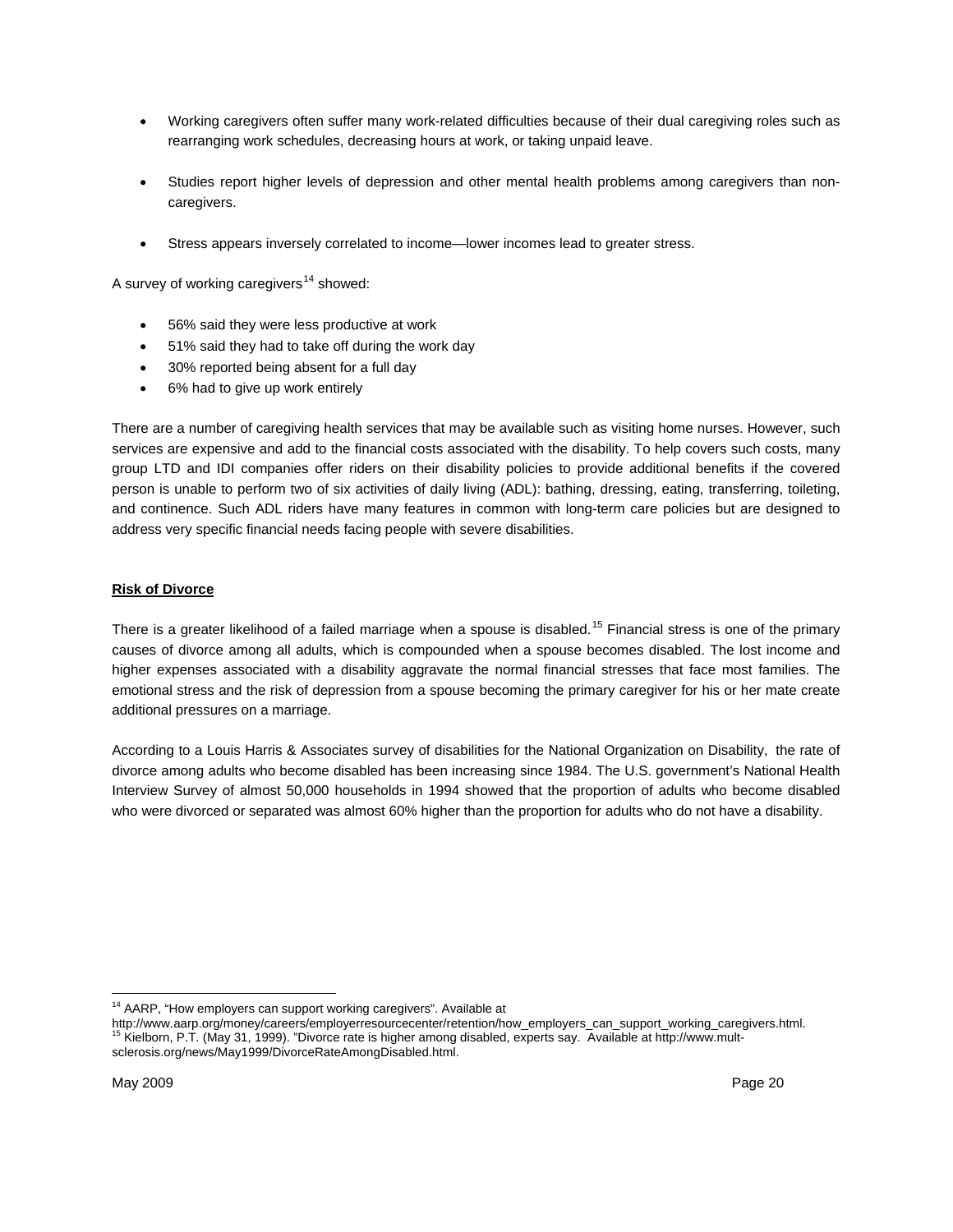# <span id="page-22-0"></span>**VI. Conclusions**

The American public underestimates the risk associated with experiencing a disability that eliminates the ability to work. As a consequence, most American workers have a poor understanding of the full impact a disability can have on an individual's life.

The financial cost a person faces as the result of a disability—equal to lost income and increased expenses—is extremely high, often many multiples of a worker's annual pre-disability income or annual household income. For example, a 40-year-old single male earning \$50,000 per year who experiences a long-term disability lasting until age 65 faces a total cost of disability of nearly \$1 million, or about 20 times pre-disability earnings.

While the greatest contributor to this cost is the income that is lost when an individual is unable to work because of an illness or accident, the expenses that can arise for healthcare and other items related to the disability can add significantly to the cost.

The costs are also quite significant for short-term disabilities. The financial impact of a disability lasting two years is, on average, one to two times annual household income.

The costs associated with disability affect some more than others. The hardest hit include single individuals, who do not have a second household income they can rely on; lower-income individuals, because added expenses are greater relative to pre-disability income; and those who experience longer-term disabilities, because both income and expenses tend to increase with inflation, raising the cost of disability over time.

Few individuals are fortunate enough to be able to cover these costs through personal savings alone, even for a short period of time. In the absence of any disability insurance, the financial costs associated with disability can quickly accumulate, forcing those with a disability and their families to make difficult financial decisions, or even drastic lifestyle changes.

A disability not only affects finances, but also quality of life, posing obstacles to returning to work and raising the risk of mental health issues and divorce. While difficult to quantify, these circumstances can be exacerbated by the financial strain that occurs when a person with a disability is overwhelmed by expenses in the absence of sufficient income.

Disability insurance provides valuable income replacement to help cover these costs and keep life on track for people who have become ill or injured and are unable to work. Private disability insurance plans (group or individual provided by an insurance company) can reduce the cost of a disability by 70%-80%. Supplemental individual disability coverage, in combination with the other employer-sponsored or government-provided insurance programs, can reduce the financial cost of disability by 80%-95%.

<span id="page-22-1"></span>Financial help from the government is a possibility, but by no means a guarantee. State workers' compensation insurance covers disabilities that are work-related, but a vast majority of disabilities leading to lost income occur outside of work. The Social Security Disability Insurance program (SSDI) uses a strict definition of disability, which makes it more difficult to qualify for benefits. The average monthly payment award to workers who are disabled in 2007 was \$1,054. Although the segment of the population that purchases private disability insurance can expect to receive higher SSDI benefits based on their earnings history, the portion of lost income covered by the SSDI program is typically lower because of the progressive nature of the SSDI benefit formula. Thus, the relative value of the SSDI benefit is greater at lower income levels. The most effective way that working Americans can ensure they are

May 2009 Page 21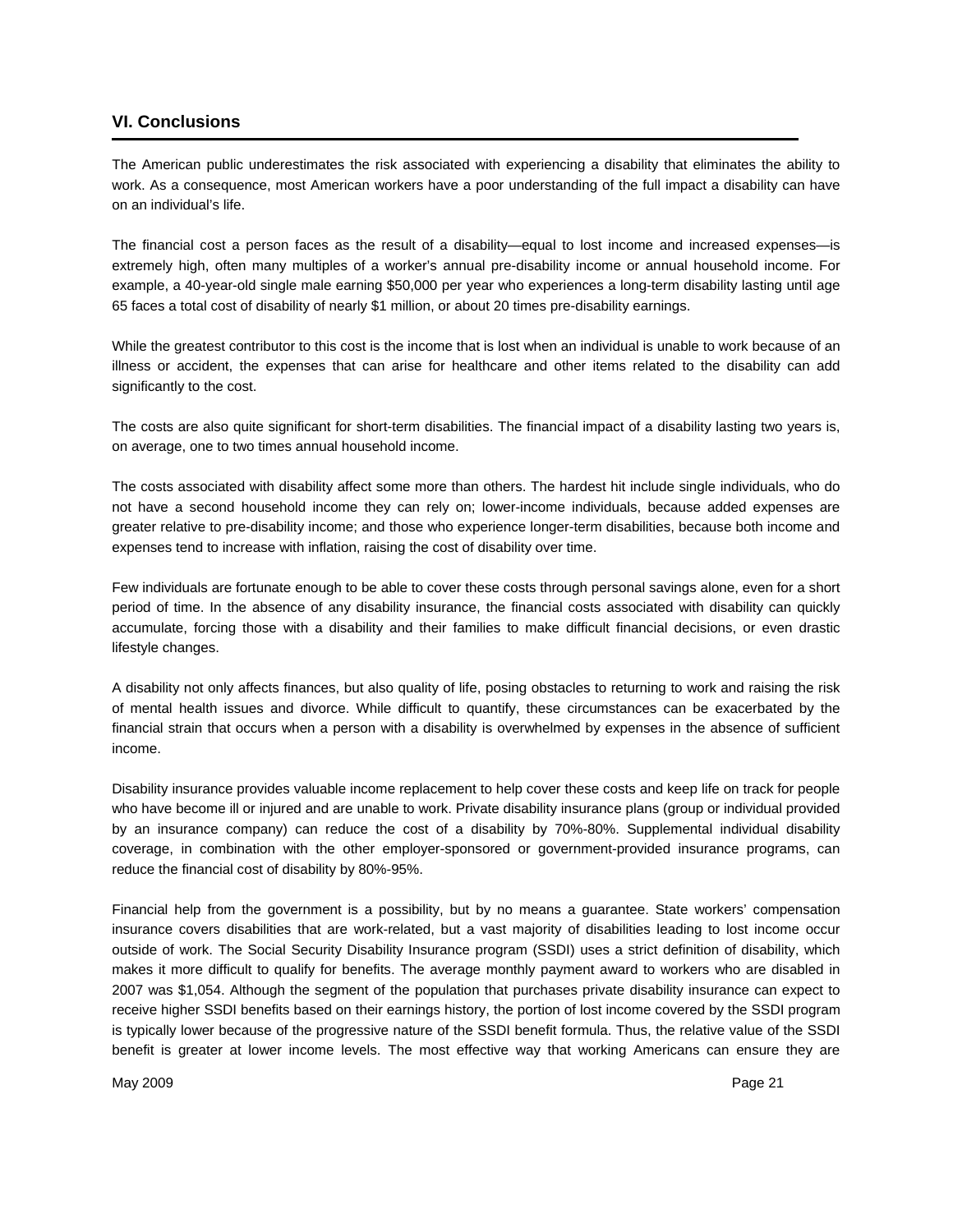adequately protected is to take full advantage of coverage options offered by their employers or consider purchasing disability insurance on their own.

The risks and consequences of experiencing a disability are real. It is important that working Americans take the time to investigate their disability insurance options and ensure they are protected from the financial and non-financial impact of a disability.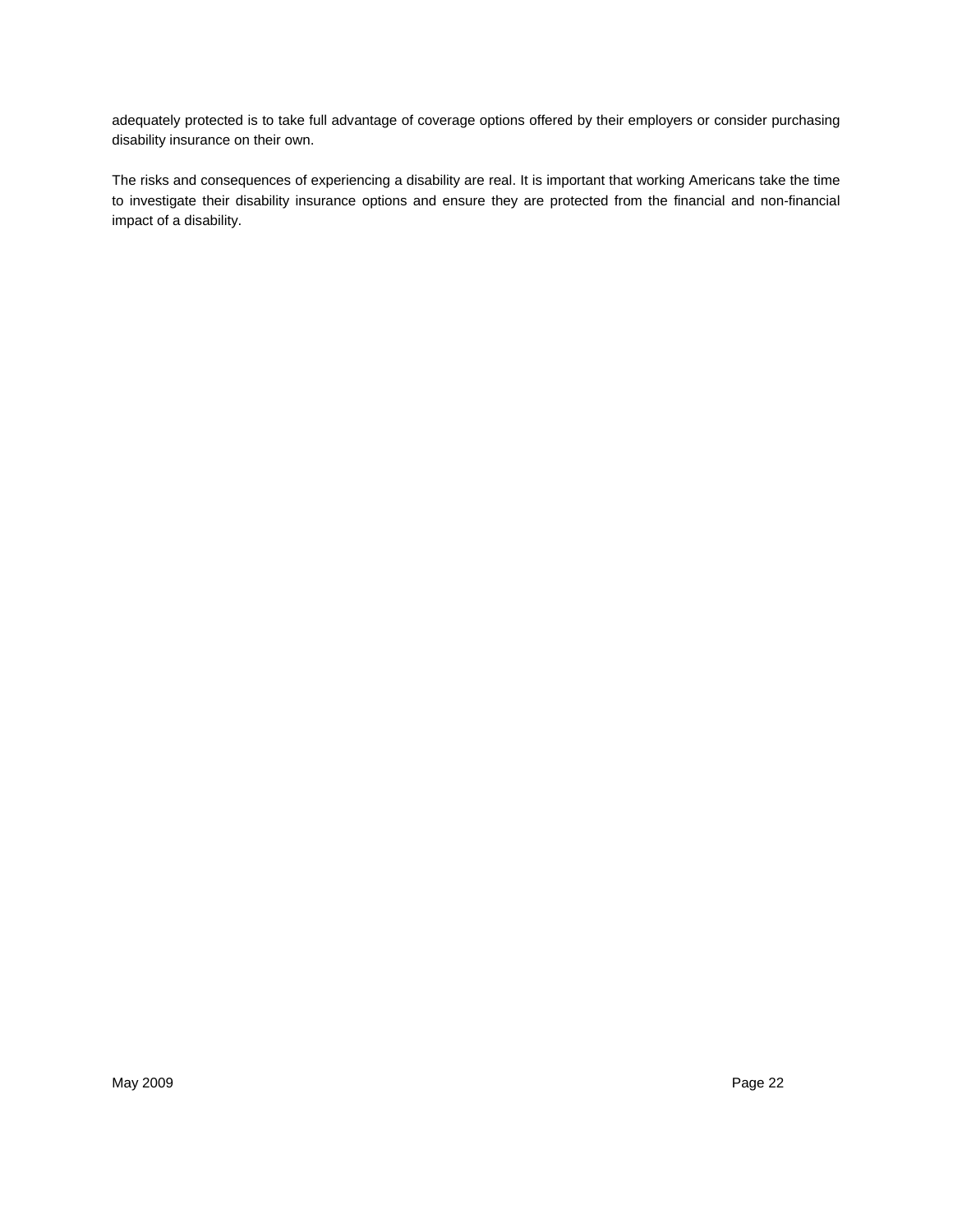# **Appendix A: Projection Methods and Assumptions**

The following points describe the projection methods and key assumptions used to project the financial cost of disability:

- An individual remains employed for 90 days after experiencing a disability. Following 90 days, employment is terminated.
- In the scenarios where a married individual becomes disabled, we assume the spouse also earns an income and the spouse's income continues throughout the disability with annual increases for cost of living.
- Prior to disability, an individual has employer-provided medical insurance. Following a period of disability, this coverage is continued for 90 days during medical leave and for the following 18 months through COBRA. When COBRA benefits expire, an insured who received Social Security disability benefits is assumed to be eligible for Medicare coverage 24 months after qualifying for Social Security benefits. Other insureds are assumed not to have medical insurance after COBRA benefits expire. We assume that a working spouse of the individual who is disabled is able to obtain medical insurance through his or her employer.
- All increased expenses during a period of disability are shown in the healthcare category (where the most data was available). These expenses, which are largely based on Milliman's 2008 Health Cost Index™ (and increased by 10% to reflect an expected annual increase in medical expenses from 2008 to 2009), include not only medical care and health insurance premiums, but also home modifications, rehabilitation, in-home care, etc. They are based on average factors for individuals who are disabled and may not fully reflect the cost for an individual with an extremely severe type of disability. The following table shows the expected average annual employee and employer premiums for medical insurance in 2009, the average annual deductible and copay, and the average annual medical expense per family before medical insurance. These figures are based on a family with a husband, wife, and two children.

| Estimated Average Annual Health Costs in 2009<br>Based on 2008 Milliman Medical Index™<br>Increased by 10% for Inflation |          |  |  |  |
|--------------------------------------------------------------------------------------------------------------------------|----------|--|--|--|
| Annual Average<br>In 2009<br><b>Health Cost Category</b>                                                                 |          |  |  |  |
| <b>Employee Premium</b>                                                                                                  | \$4,557  |  |  |  |
| <b>Employer Premium</b>                                                                                                  | \$12,321 |  |  |  |
| Deductible & Copay                                                                                                       | \$2,943  |  |  |  |
| Medical Expense before Insurance                                                                                         | \$17.171 |  |  |  |

• The assumed medical inflation rate applicable to medical expenses and premiums in later years is 10%.